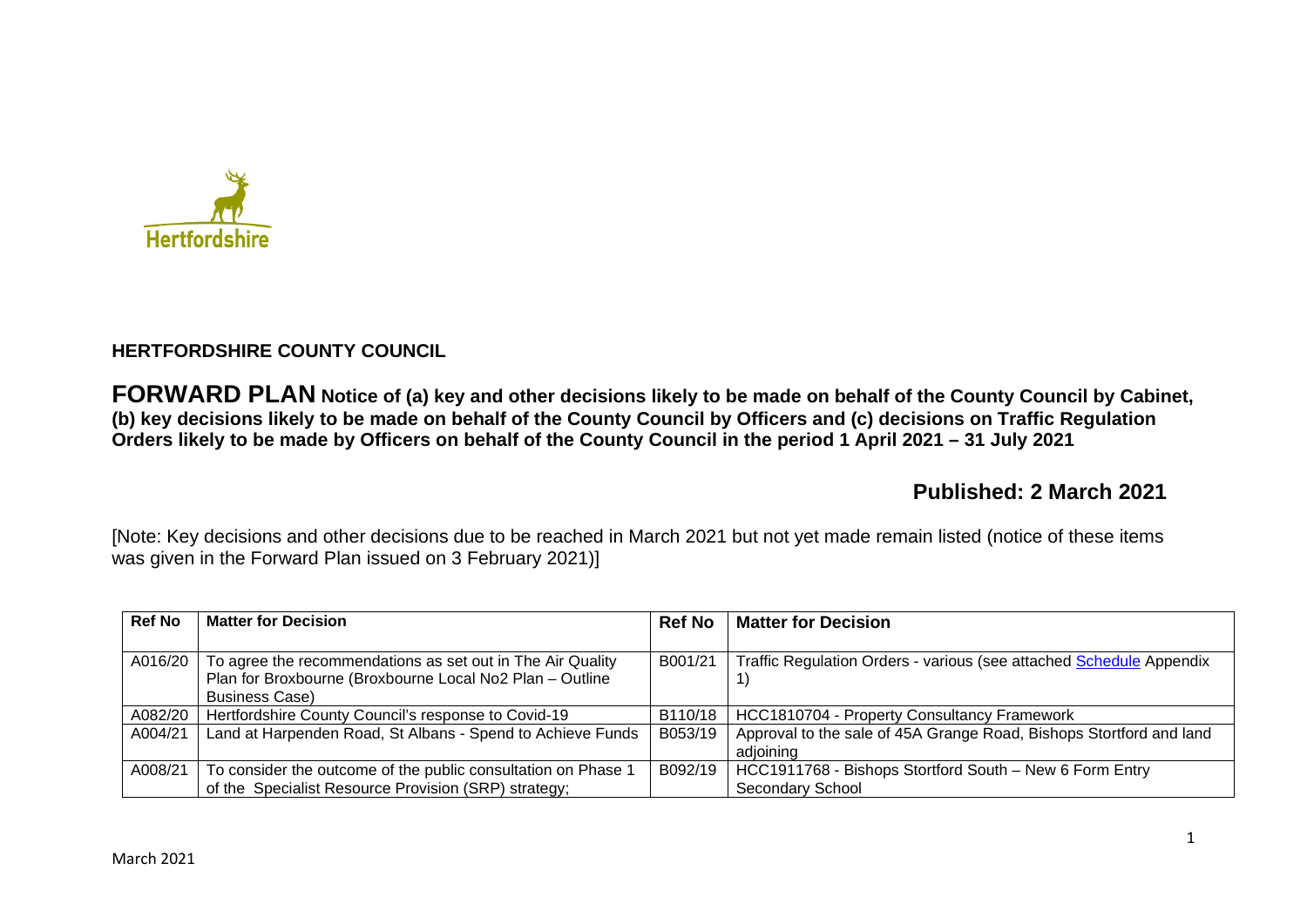|         | to approve the publication of a statutory notice for the proposal<br>to open an SRP at The Priory Secondary School, Hitchin, from<br>September 2022; and to approve the capital funding for Phase<br>1 of the SRP strategy. |         |                                                                                                                                                                                      |
|---------|-----------------------------------------------------------------------------------------------------------------------------------------------------------------------------------------------------------------------------|---------|--------------------------------------------------------------------------------------------------------------------------------------------------------------------------------------|
| A009/21 | Approval of the Council's external Diversity and Inclusion<br>Strategy 2021                                                                                                                                                 | B108/19 | The Supply of Branded & Generic Washroom Paper Disposables and<br><b>Dispensers</b>                                                                                                  |
| A013/21 | Disposal of Land south of Hadham Road, Bishops Stortford                                                                                                                                                                    | B122/19 | Framework agreement for the supply of Disposable Gloves & Aprons                                                                                                                     |
| A005/21 | Recommissioning of Overnight Short Breaks for Children &<br>Young People (CYP) with Special Educational Needs &<br>Disabilities (SEND) and/or Complex Health Needs.                                                         | B017/20 | HCC2011967 - The Bishops Stortford High School - Design & Build<br><b>Contract Early Works</b>                                                                                       |
| A083/20 | Approve the Outline Business Case for phase 2 of the<br>Accommodation Strategy (Future Workplaces)                                                                                                                          | B018/20 | HCC2011970 - Bishops Stortford North Secondary - Design & Build<br>Contract in respect of new build works                                                                            |
| A010/21 | Publication of Integrated Risk Management Plan for<br>Hertfordshire Fire and Rescue Service                                                                                                                                 | B070/20 | HCC2012432 - Pre-Construction Services Agreement for the provision<br>of a new First School at Buntingford.                                                                          |
| A011/21 | Outturn Finance Budget Monitor                                                                                                                                                                                              | B074/20 | HCC2012309 - Project Management for Buntingford First School                                                                                                                         |
| A012/21 | Consider the future of land south of Croft Lane (Norton C),<br>Letchworth                                                                                                                                                   | B076/20 | Framework Agreement for<br>the Supply of Cut Paper & Card Size A3 & A4                                                                                                               |
| A014/21 | Consider the future of Eastern Playing Fields, Goffs lane,<br><b>Cheshunt</b>                                                                                                                                               | B086/20 | HCC2012460 - Schools repairs & maintenance: Batch 54 Package 1 -<br>Mechanical & Electrical works - Studlands Rise First School, Therfield<br>First School, York Road Nursery School |
| A015/21 | Consider the future of Land North of Roysia School,<br><b>Royston</b>                                                                                                                                                       | B087/20 | HCC2012461 -Schools repairs & maintenance: Batch 54 Package 2 -<br>Mechanical & Electrical works - Goffs Oak Primary School, Thorley Hill<br><b>Primary School</b>                   |
| A016/21 | Adoption of the Developer Infrastructure Contributions<br>Guide                                                                                                                                                             | B088/20 | HCC2012463 - Schools repairs & maintenance: Batch 55 Package 1 -<br>Mechanical & Electrical works - The Collett School, Micklem Primary<br>School                                    |
| A017/21 | Approval of the proposed model for the Integrated Health<br>& Wellbeing Service                                                                                                                                             | B089/20 | HCC2012464 -Schools repairs & maintenance: Batch 55 Package 2 -<br>Mechanical & Electrical works - Rickmansworth Park JMI, Cassiobury<br>Infant & Nursery School,                    |
| A018/21 | <b>Consider the future of Land at 2B Star Street</b><br>in connection with the existing library at 87 High Street,<br>Ware.                                                                                                 | B091/20 | HCC2012497 - Codicote Primary School - School Expansion                                                                                                                              |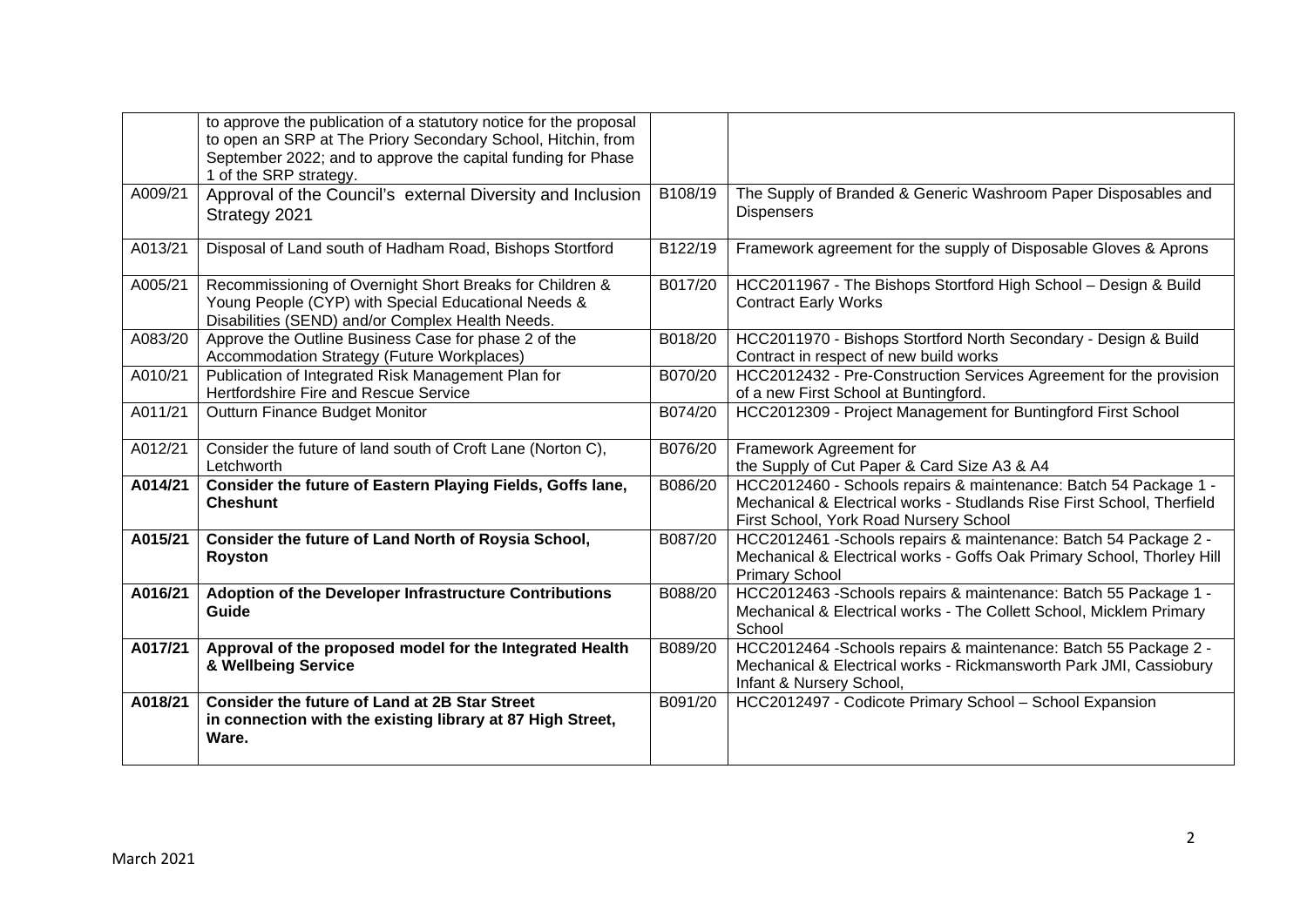| B092/20 | HCC2012470 -Schools repairs & maintenance: Batch 55 Package 3 -                               |
|---------|-----------------------------------------------------------------------------------------------|
|         | Mechanical & Electrical works - Hoblett's Manor Junior School, Maple<br><b>Primary School</b> |
| B093/20 | HCC2012494 - Relocation of the Blues Pre-school to land at Cox's                              |
|         | Gardens, Bishops Stortford. Temporary Mobile Building.                                        |
| B098/20 | HCC2012575 - Batch 56 Roofing Works - Field Junior School, Watford,                           |
|         | Harvey Road Junior School, & Shepherd Primary School                                          |
|         | Rickmansworth                                                                                 |
| B101/20 | HCC2012583 - Batch 57 - Cluster 1 - Roofing Works - Hobletts Manor                            |
|         | Infants School                                                                                |
| B102/20 | HCC2012584 - Batch 57 - Cluster 2 - Roofing Works - Tannerswood                               |
|         | School                                                                                        |
| B103/20 | HCC2012585                                                                                    |
|         | Batch 57 - Cluster 3 - Roofing Works - Forres &<br>Margaret Wix School                        |
| B104/20 | HCC2012586                                                                                    |
|         | Batch 57 - Cluster 4 - Roofing Works - Bishops Stortford & Hatfield                           |
|         | <b>Fire Stations</b>                                                                          |
| B105/20 | Contract for the Provision of Children's Cross Regional Arrangements                          |
|         | Group (CCRAG) Database                                                                        |
| B106/20 | Hertfordshire Adult and Family Learning Service (HAFLS): Award of                             |
|         | contract for the provision of Adult Learning across Hertfordshire for                         |
|         | academic year 2021/22                                                                         |
| B107/20 | The provision of facilities for the treatment of materials from recycling                     |
|         | centres in Hertfordshire                                                                      |
| B003/21 | Approval to the sale of part of the Land at Onslow St Audrey's School,<br>Hatfield            |
| B004/21 | Eastern Playing Fields, Goffs lane, Cheshunt - Appropriation to Adult                         |
|         | <b>Care Services</b>                                                                          |
| B005/21 | Approval to the terms of sale for Former Library and adjoining Land at<br>Lamb Lane, Redbourn |
| B006/21 | Approval to the terms of sale for Former Highway Maintenance Depot,                           |
|         | Station Road, Watton at Stone                                                                 |
| B007/21 | Approval to the terms of sale for Land at Foxgrove Path, South Oxhey                          |
| B008/21 | Approval to the terms of sale for Former Little Furze JMI School,                             |
|         | Gosforth Lane, South Oxhey                                                                    |
| B009/21 | Approval of the Councils Diversity and Inclusion Strategy 2021                                |
| B010/21 | Consider the future of Eastern Playing Fields, Goffs lane, Cheshunt                           |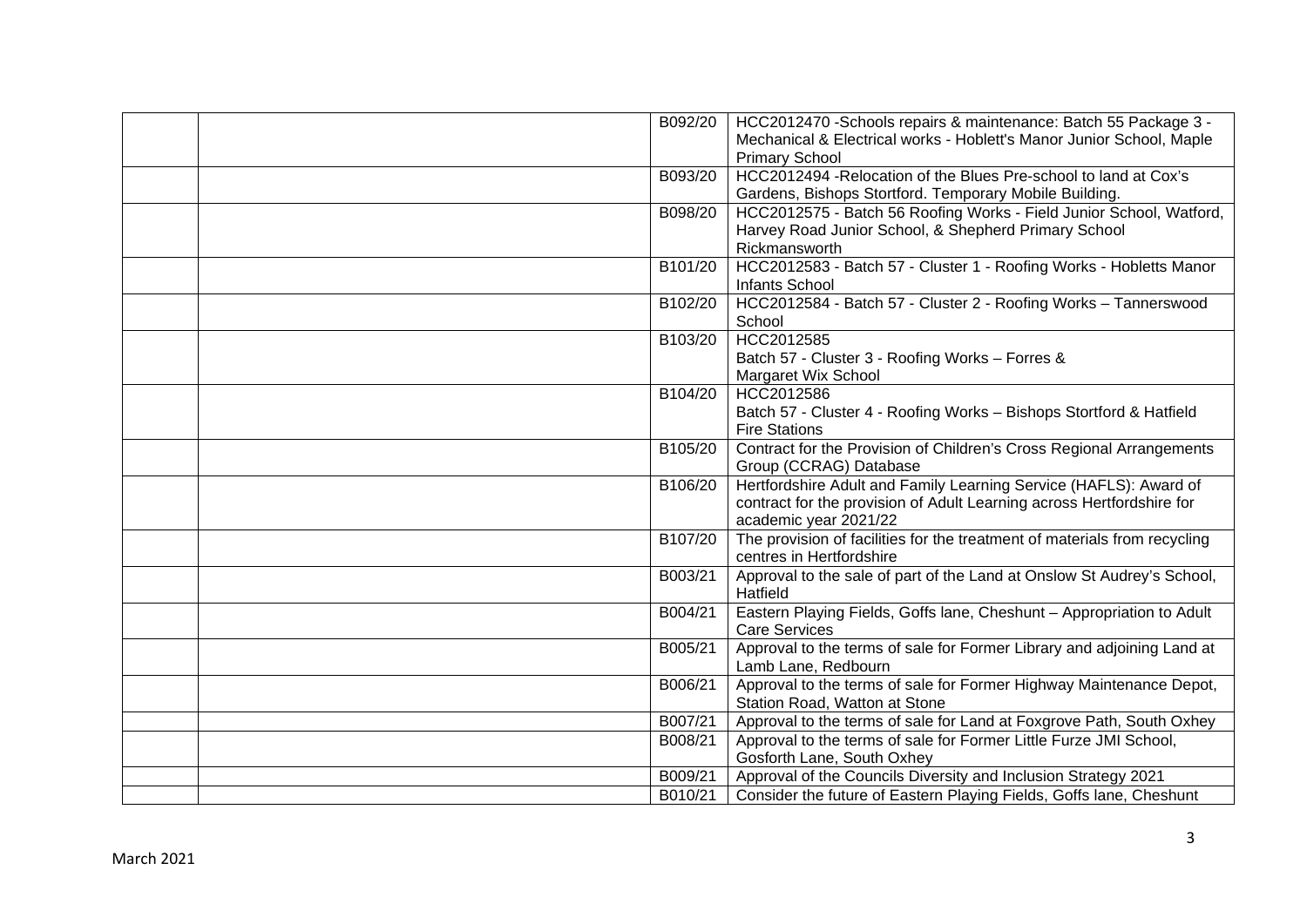|  | B011/21 | Land and building at Meadowbank, Alexandra Road, Kings Langley -                        |
|--|---------|-----------------------------------------------------------------------------------------|
|  |         | Appropriation to Adult Care Services                                                    |
|  | B012/21 | HCC2012582 - Refurbishment of a former adult care home to provide                       |
|  |         | accommodation for Looked After Children                                                 |
|  | B013/21 | Recommissioning of Overnight Short Breaks for Children & Young                          |
|  |         | People (CYP) with Special Educational Needs & Disabilities (SEND)                       |
|  |         | and/or Complex Health Needs                                                             |
|  | B014/21 | HCC2112723 - Mechanical & Electrical Upgrade Works at County Hall                       |
|  |         | & Stevenage Sites                                                                       |
|  | B015/21 | HCC2112724 - Various Schools - M & E Upgrade for Hertfordshire                          |
|  |         | Schools                                                                                 |
|  | B016/21 | HCC2112725 - Various Schools - Double Glazing & Cavity Wall                             |
|  |         | insulation                                                                              |
|  | B017/21 | HCC2112726 - Various Schools - Solar PV for Hertfordshire Schools                       |
|  | B018/21 | HCC2112727 - Various Fire Stations - Solar PV for Hertfordshire Fire                    |
|  |         | <b>Stations</b>                                                                         |
|  | B019/21 | HCC2112728 - Re-Fit of Hertfordshire County Council Stevenage                           |
|  |         | Offices                                                                                 |
|  | B020/21 | HCC2112731 - Bishop SN Western Primary -- Design & Build                                |
|  |         | Contract Main Works - Construction of New school -2 forms of entry                      |
|  |         | (FE) 420 Pupils and 30 place Nursery.                                                   |
|  | B021/21 | The Supply of School Milk to all Hertfordshire schools contract                         |
|  | B022/21 | Award of a Demand Responsive Transport Technology software.                             |
|  |         |                                                                                         |
|  | B023/21 | Contract for the provision of Fire Appliances for the Community                         |
|  |         | Protection Directorate Vehicle Replacement Programme.                                   |
|  | B024/21 | Awarding a managed service contract for the replacement and                             |
|  |         | transformation of the Council's Wide Area Network (WAN) to an SD-                       |
|  |         | <b>WAN network</b>                                                                      |
|  |         |                                                                                         |
|  | B025/21 | Awarding a managed service contract for the replacement and                             |
|  |         | transformation of the Library Service's Wide Area Network (WAN) to an<br>SD-WAN network |
|  |         |                                                                                         |
|  | B026/21 | Single Tender Action for Midpoint Intensive Enablement Service                          |
|  |         |                                                                                         |
|  |         |                                                                                         |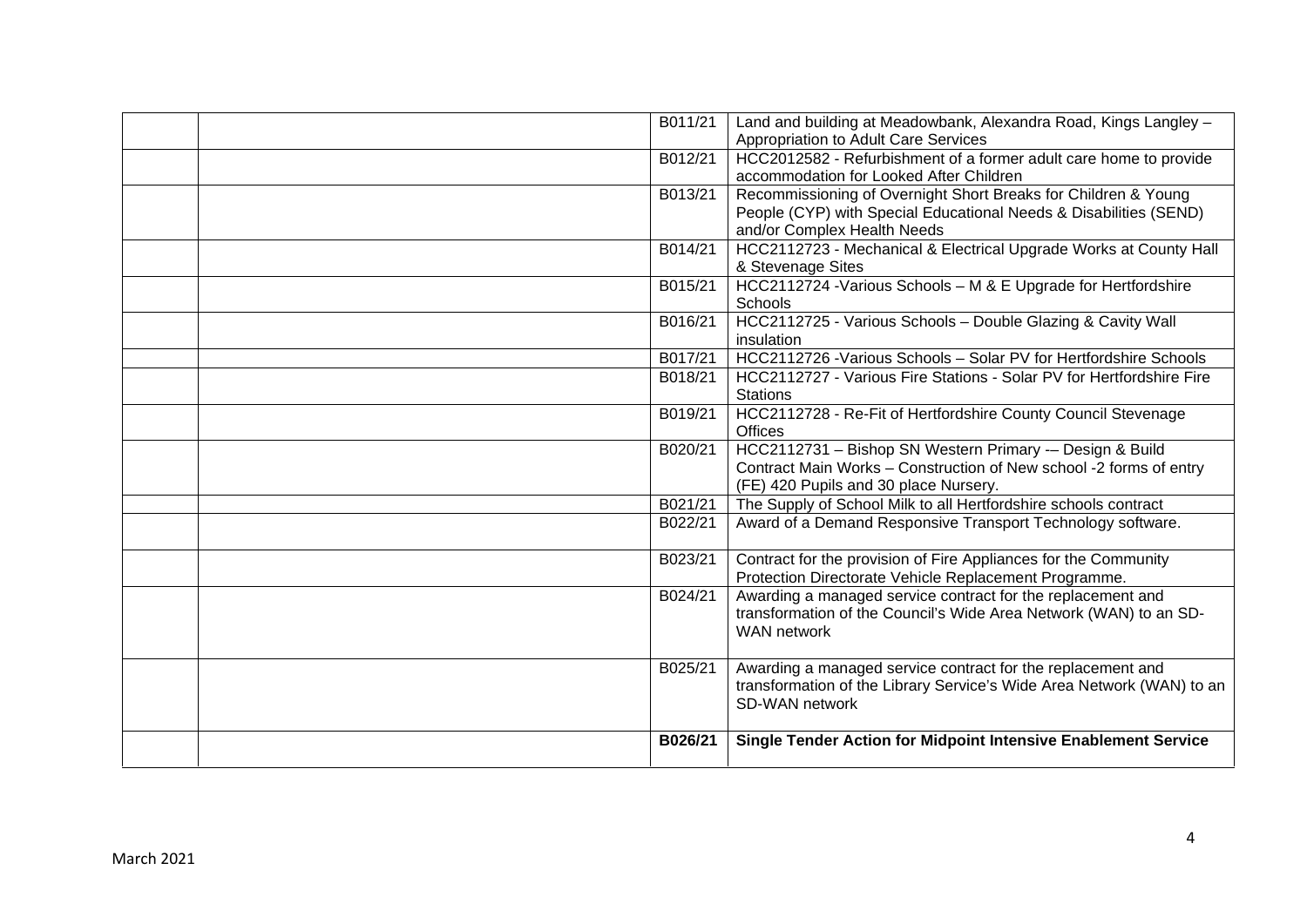| B027/21 | Whether to initiate a consultation on a proposal to change the age<br>range of Oxhey Early Years Centre, a Maintained Nursery School<br>in Watford, to allow children to be admitted from the age of 2. |
|---------|---------------------------------------------------------------------------------------------------------------------------------------------------------------------------------------------------------|
| B028/21 | Provision of Return Home Interviews for Children and Young<br>People Missing from Home or Care and Intensive Support                                                                                    |
| B029/21 | HCC2012615 Moss Bury School, Stevenage - Full Electrical<br><b>Rewire</b>                                                                                                                               |
| B030/21 | HCC2112744 - Care Provider for new care home development at<br><b>Little Furze, South Oxhey</b>                                                                                                         |
| B031/21 | Purchase of 15-21 Hitchin Road using 'The Capital Funding<br>Programme' as appropriate.                                                                                                                 |
| B032/21 | To Award Contracts for the Hitchin Road Nursing Home project<br>design as part of The Capital Funding Programme                                                                                         |
| B033/21 | Framework Agreement for the Supply of First Aid Kits, Equipment<br>& Consumables                                                                                                                        |

\*\* The address from which, subject to any prohibition or restriction on their disclosure, copies of, or extracts from, any document listed is available from County Hall, Pegs Lane, Hertford. SG13 8DE. Other documents relevant to these matters may be submitted to the decision maker. To request details of such documents (if any) as they become available, contact Deborah Jeffery, Assistant Manager, Democratic Services by email (Deborah.jeffery@hertfordshire.gov.uk) or phone (01992 555563)

\*\*\* In accordance with Regulation 10(1) of The Local Authorities (Executive Arrangements) (Meetings and Access to Information) (England) Regulations 2012 (the '2012 Regulations') these items of business will be considered by Cabinet at its meeting 13 May 2019. Notices issued, as required by the 2012 Regulations, can be viewed at https://democracy.hertfordshire.gov.uk/mgCalendarMonthView.aspx?GL=1&bcr=1

ᵻᵻ Documents to be considered by the Cabinet are published on the Councils website at https://democracy.hertfordshire.gov.uk/mgCalendarMonthView.aspx?GL=1&bcr=1

 $\ddagger$ ‡ Grounds for exemption are: -

- (a) where the decision is a decision taken under the Special Urgency provisions in Annex 4 of the Constitution
- (b) where the Chief Executive certifies that implementation of the decision is critical for service delivery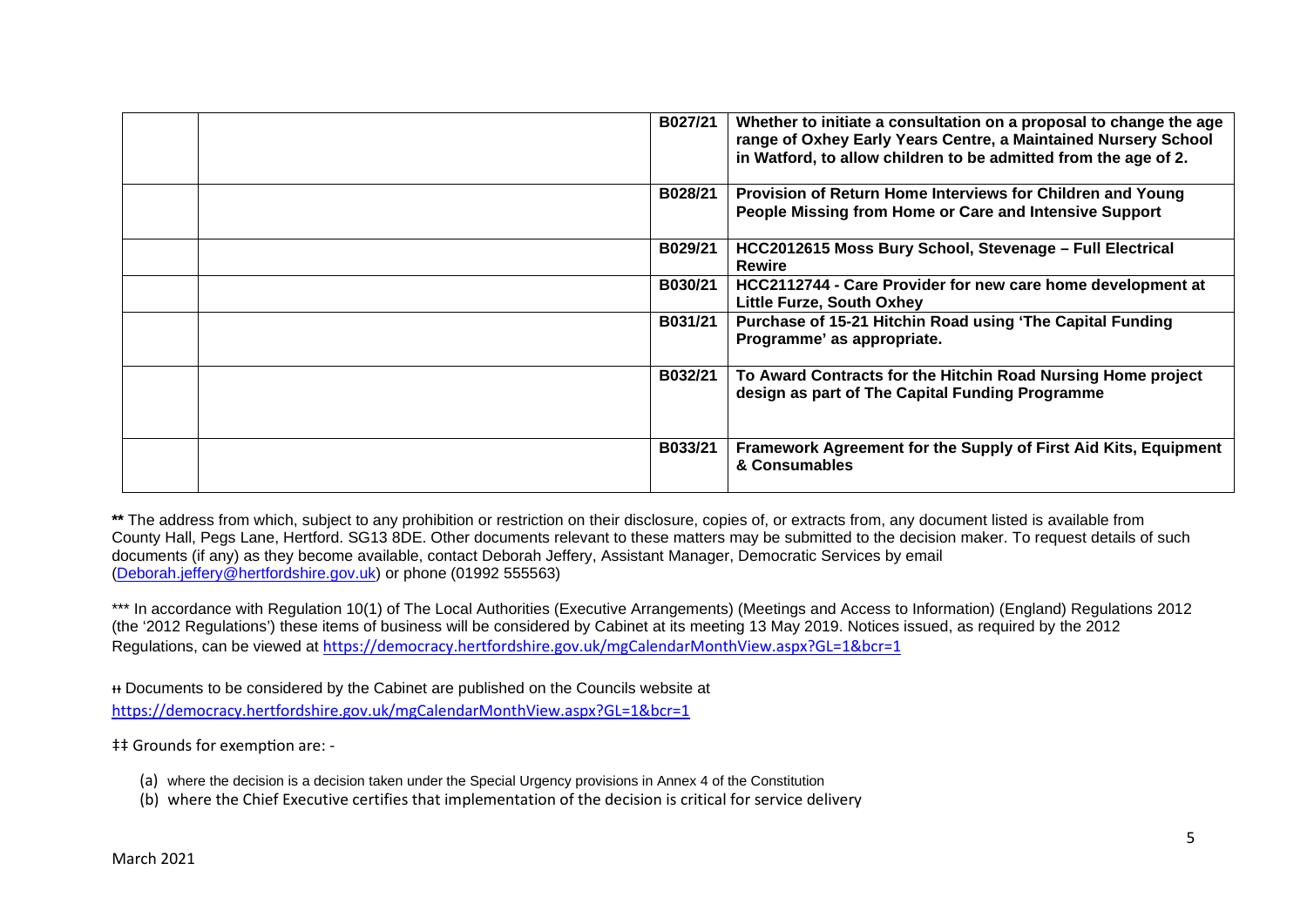- (c) where the Chief Legal Officer certifies that the Council would be likely to suffer legal prejudice from a delay in implementation of the decision resulting from the decision being Called-In
- (d) where the Director of Resources certifies that the Council would be likely to suffer financial prejudice from a delay in implementation of the decision resulting from the decision being Called-In
- (e) where the Chief Legal Officer certifies that a delay in implementation of the decision resulting from the decision being Called-In would result in the decision being incapable of implementation or meaningful implementation
- (f) where the decision results from consideration of a recommendation or report from the OSC or any sub-committee or Topic Group of the OSC
- (g) where the decision results from a reference back decision by Overview and Scrutiny Committee; or
- (h) where the decision is a recommendation to Full Council;
- (i) where the Call-In period has expired

## **PART A: DECISIONS BY CABINET NOTE: NEW ITEMS AND AMENDMENTS ARE SHOWN IN BOLD**

| A016/20 | To agree the<br>recommendations as<br>set out in The Air<br>Quality Plan for<br>Broxbourne<br>(Broxbourne Local<br>No <sub>2</sub> Plan - Outline<br><b>Business Case)</b> | 22/03/2021 | Highways &<br>Environment<br><b>Cabinet Panel</b>  | <b>Trevor Brennan</b><br>01992 658406 | Report of the Director of<br>Environment and Infrastructure                                                                                      | <b>No</b> |
|---------|----------------------------------------------------------------------------------------------------------------------------------------------------------------------------|------------|----------------------------------------------------|---------------------------------------|--------------------------------------------------------------------------------------------------------------------------------------------------|-----------|
| A082/20 | <b>Hertfordshire County</b><br>Council's response to<br>Covid-19                                                                                                           | 22/03/2021 | Resources &<br>Performance<br><b>Cabinet Panel</b> | Alex James<br>01992 588259            | Report of the Director of<br>Resources                                                                                                           | No        |
| A004/21 | Land at Harpenden<br>Road, St Albans -<br>Spend to Achieve<br>Funds                                                                                                        | 22/03/2021 | Resources &<br>Performance<br><b>Cabinet Panel</b> | <b>Emily White</b><br>01992 588159    | Report of the Director of<br>Resources<br>Part I and Part II Report - due to<br>'Information relating to the<br>financial or business affairs of | No        |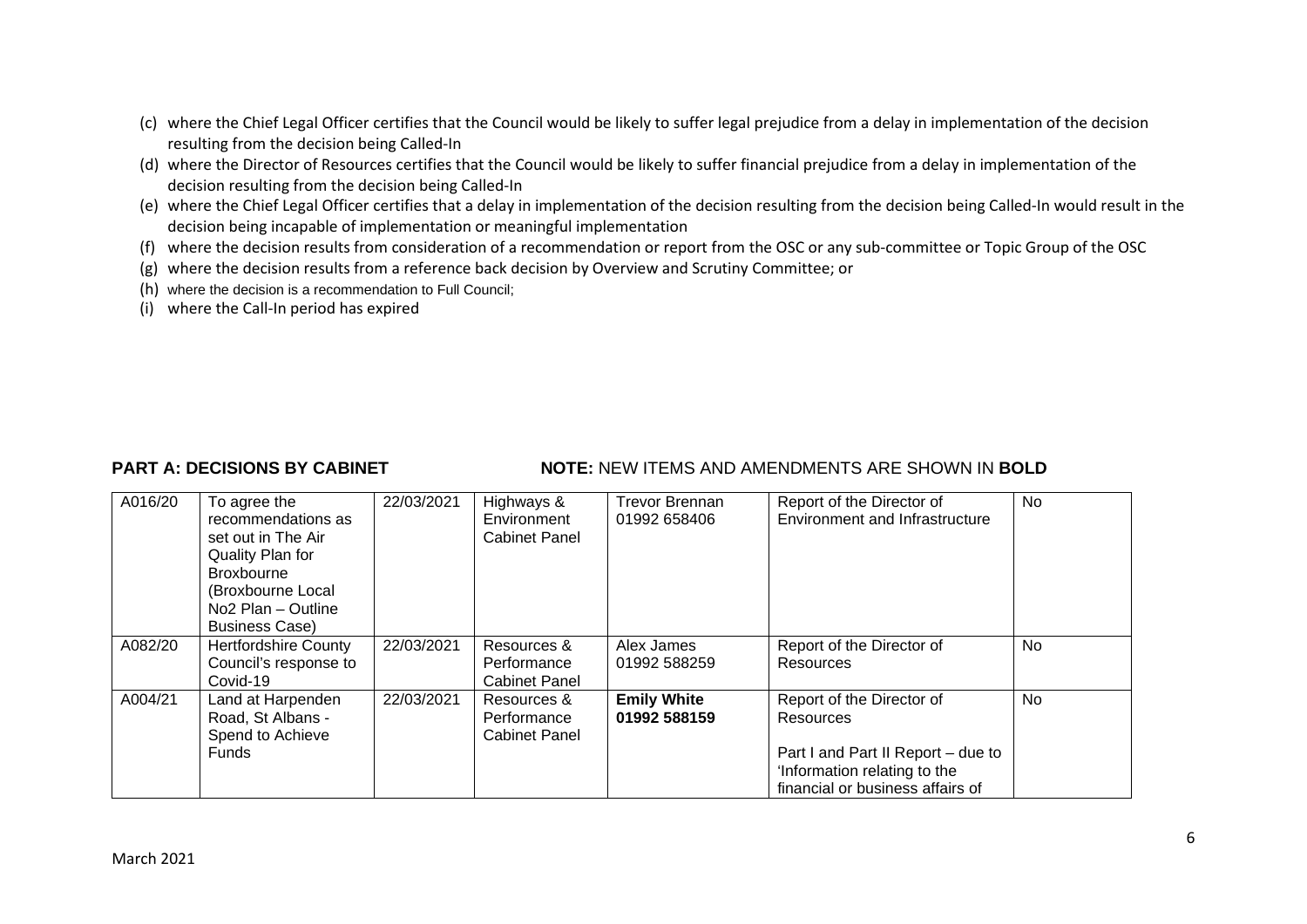|         |                                                                                                                                                                                                                                                                                                                                                                                              |            |                                                                                                                                                          |                                       | any particular person (including<br>the Council)'                                                                                                                                                                      |           |
|---------|----------------------------------------------------------------------------------------------------------------------------------------------------------------------------------------------------------------------------------------------------------------------------------------------------------------------------------------------------------------------------------------------|------------|----------------------------------------------------------------------------------------------------------------------------------------------------------|---------------------------------------|------------------------------------------------------------------------------------------------------------------------------------------------------------------------------------------------------------------------|-----------|
| A008/21 | To consider the<br>outcome of the public<br>consultation on Phase<br>1 of the Specialist<br><b>Resource Provision</b><br>(SRP) strategy;<br>to approve the<br>publication of a<br>statutory notice for the<br>proposal to open an<br>SRP at The Priory<br>Secondary School,<br>Hitchin, from<br>September 2022; and<br>to approve the capital<br>funding for Phase 1 of<br>the SRP strategy. | 22/03/2021 | Joint Meeting of<br>Children, Young<br>People &<br><b>Families Cabinet</b><br>Panel and<br>Education,<br>Libraries &<br>Localism<br><b>Cabinet Panel</b> | Samantha Young<br>01992 555754        | Report of the Director of<br><b>Children's Services</b><br>Part I and Part II Report - due to<br>'Information relating to the<br>financial or business affairs of<br>any particular person (including<br>the Council)' | <b>No</b> |
| A009/21 | Approval of the<br>Council's external<br>Diversity and<br><b>Inclusion Strategy</b><br>2021                                                                                                                                                                                                                                                                                                  | 22/03/2021 | Resources &<br>Performance<br><b>Cabinet Panel</b>                                                                                                       | <b>Faizal Hakim</b><br>01992 555472   | Report of the Director of<br>Resources                                                                                                                                                                                 | <b>No</b> |
| A013/21 | Disposal of Land south<br>of Hadham Road,<br><b>Bishops Stortford</b>                                                                                                                                                                                                                                                                                                                        | 22/03/2021 | Resources &<br>Performance                                                                                                                               | <b>Andrew Edwards</b><br>01992 556007 | Report of the Director of<br><b>Resources</b><br>Part I and Part II Report - due<br>to 'Information relating to the<br>financial or business affairs of<br>any particular person<br>(including the Council)'           | <b>No</b> |
| A005/21 | Recommissioning of<br>Overnight Short<br>Breaks for Children &<br>Young People (CYP)<br>with Special                                                                                                                                                                                                                                                                                         | 19/04/2021 | Children, Young<br>People &<br><b>Families Cabinet</b><br>Panel                                                                                          | Julie Reddish<br>01438 845433         | Report of the Director of<br><b>Children's Services</b>                                                                                                                                                                | No        |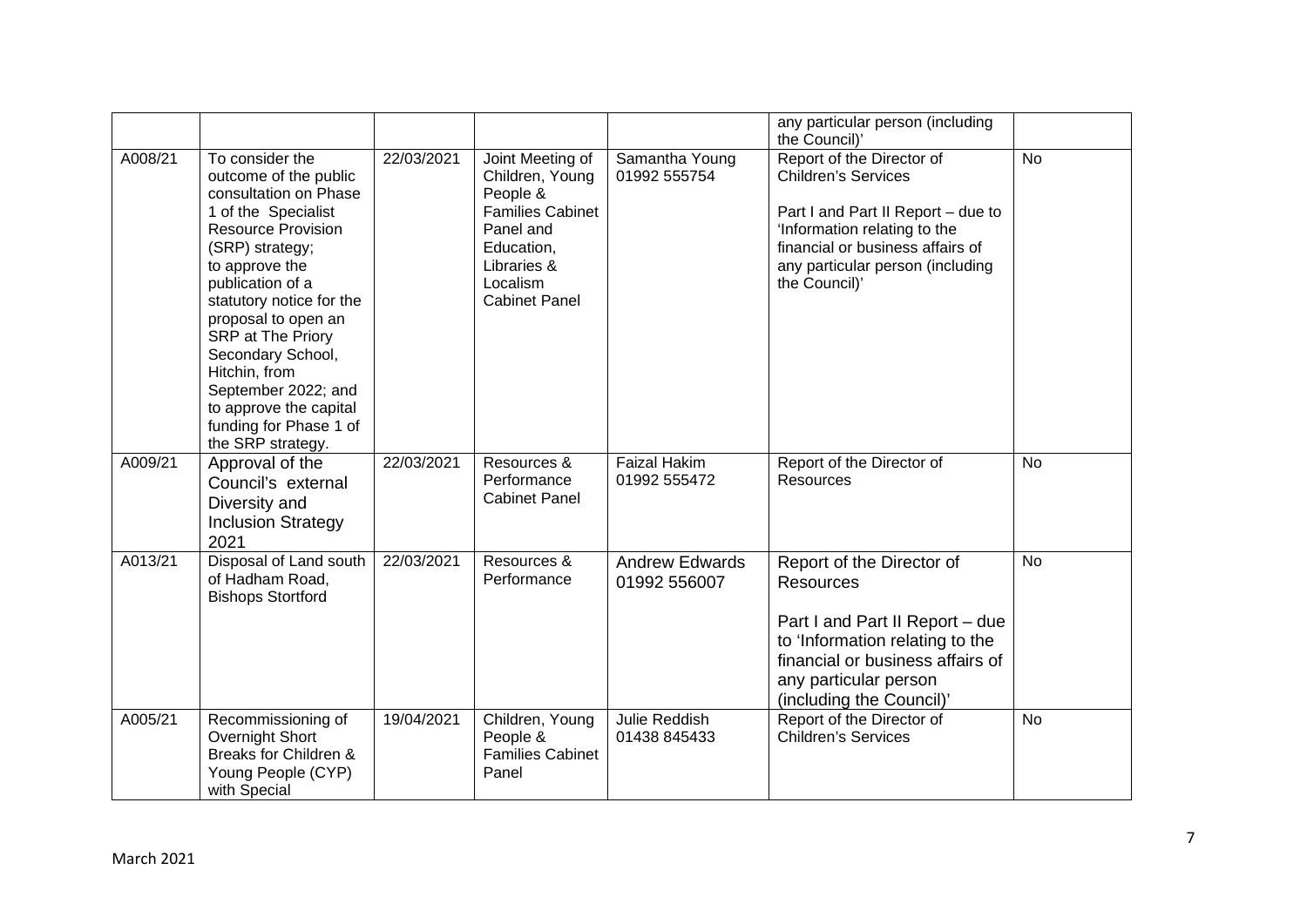|         | <b>Educational Needs &amp;</b><br>Disabilities (SEND)<br>and/or Complex<br>Health Needs.                                     |            |                                                                        |                                       |                                                                                                                                                                                                                     |           |
|---------|------------------------------------------------------------------------------------------------------------------------------|------------|------------------------------------------------------------------------|---------------------------------------|---------------------------------------------------------------------------------------------------------------------------------------------------------------------------------------------------------------------|-----------|
| A083/20 | Approve the Outline<br><b>Business Case for</b><br>phase 2 of the<br>Accommodation<br><b>Strategy (Future</b><br>Workplaces) | 21/06/2021 | Resources &<br>Performance<br><b>Cabinet Panel</b>                     | Sass Pledger<br>01992 555970          | Report of the Director of<br><b>Resources</b><br>Part I and Part II Report - due to<br>'Information relating to the<br>financial or business affairs of<br>any particular person (including<br>the Council)'        | <b>No</b> |
| A010/21 | Publication of<br><b>Integrated Risk</b><br>Management Plan for<br>Hertfordshire Fire and<br><b>Rescue Service</b>           | 21/06/2021 | Community<br>Safety and<br>Waste<br>Management<br><b>Cabinet Panel</b> | Darryl Keen<br>01992 507500           | <b>Report of Director of Community</b><br>Protection                                                                                                                                                                | <b>No</b> |
| A011/21 | <b>Outturn Finance</b><br><b>Budget Monitor</b>                                                                              | 21/06/2021 | Resources &<br>Performance<br><b>Cabinet Panel</b>                     | <b>Scott Walker</b><br>01992 555273   | Report of the Director of<br><b>Resources</b>                                                                                                                                                                       | <b>No</b> |
| A012/21 | Consider the future of<br>land south of Croft<br>Lane (Norton C),<br>Letchworth                                              | 21/06/2021 | Resources &<br>Performance<br><b>Cabinet Panel</b>                     | <b>Andrew Edwards</b><br>01992 556007 | Report of the Director of<br><b>Resources</b><br>Part I and Part II Report - due to<br>'Information relating to the<br>financial or business affairs of<br>any particular person (including<br>the Council)'        | <b>No</b> |
| A014/21 | <b>Consider the future</b><br>of Eastern Playing<br>Fields, Goffs lane,<br><b>Cheshunt</b>                                   | 21/06/2021 | <b>Resources and</b><br>Performance                                    | <b>Carolyn Clark</b><br>01992 555280  | <b>Report of the Director of</b><br><b>Resources</b><br>Part I and Part II Report - due<br>to 'Information relating to the<br>financial or business affairs of<br>any particular person<br>(including the Council)' | <b>No</b> |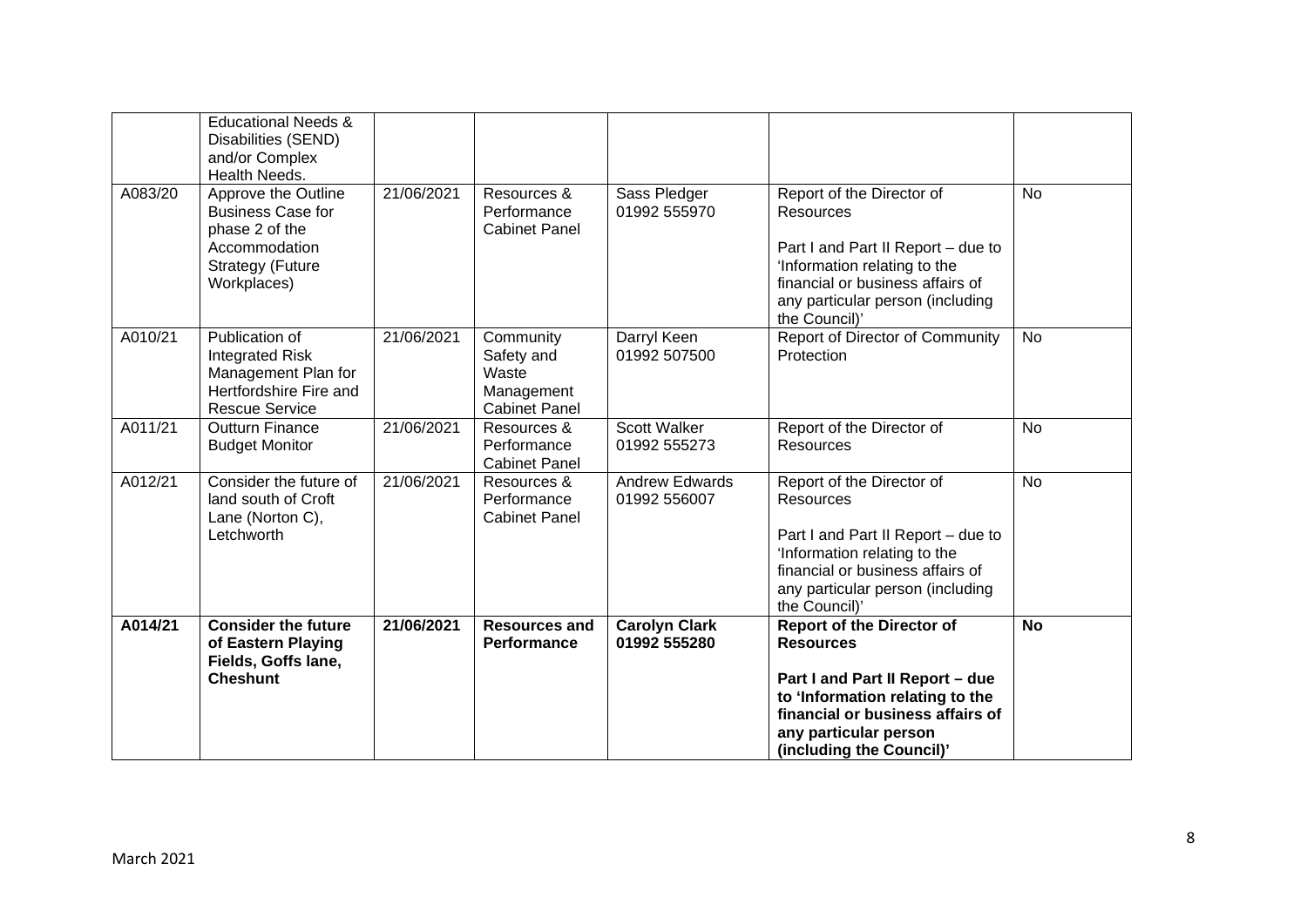| A015/21 | <b>Consider the future</b><br>of Land North of<br>Roysia School,<br>Royston                                                                 | 21/06/2021 | <b>Resources and</b><br>Performance                                                       | <b>James Young</b><br>01992 556551      | <b>Report of the Director of</b><br><b>Resources</b><br>Part I and Part II Report - due<br>to 'Information relating to the<br>financial or business affairs of<br>any particular person<br>(including the Council)' | <b>No</b> |
|---------|---------------------------------------------------------------------------------------------------------------------------------------------|------------|-------------------------------------------------------------------------------------------|-----------------------------------------|---------------------------------------------------------------------------------------------------------------------------------------------------------------------------------------------------------------------|-----------|
| A016/21 | <b>Adoption of the</b><br><b>Developer</b><br><b>Infrastructure</b><br><b>Contributions Guide</b>                                           | 12/07/2021 | Growth,<br>Infrastructure,<br><b>Planning &amp;</b><br>the Economy                        | <b>Sarah McLaughlin</b><br>01992 588110 | <b>Report of the Director of</b><br><b>Environment &amp; Infrastructure</b>                                                                                                                                         | No        |
| A017/21 | Approval of the<br>proposed model for<br>the Integrated Health<br>& Wellbeing Service                                                       | 12/07/2021 | <b>Public Health</b><br>& Prevention                                                      | <b>Louise Savory</b><br>01992 555469    | <b>Report of the Director of</b><br><b>Public Health</b>                                                                                                                                                            | No        |
| A018/21 | <b>Consider the future</b><br>of Land at 2B Star<br><b>Street</b><br>in connection with<br>the existing library at<br>87 High Street, Ware. | 12/07/2021 | <b>Resources and</b><br>Performance<br>and Education,<br><b>Libraries and</b><br>Localism | <b>Roger Arbon</b><br>01992 588052      | <b>Report of the Director of</b><br><b>Resources</b><br>Part I and Part II Report - due<br>to 'Information relating to the<br>financial or business affairs of<br>any particular person<br>(including the Council)' | No        |

# **Membership of Cabinet**

| <b>Richard Roberts</b><br><b>Teresa Heritage</b> | <b>Adult Care &amp; Health</b><br><b>Children, Young People &amp; Families</b> | <b>Phil Bibby</b><br><b>David Williams</b> | <b>Highways &amp; Environment</b><br><b>Leader of The Council</b> |
|--------------------------------------------------|--------------------------------------------------------------------------------|--------------------------------------------|-------------------------------------------------------------------|
| <b>Terry Hone</b>                                | <b>Community Safety &amp; Waste Management</b>                                 | <b>Tim Hutchings</b>                       | <b>Public Health &amp; Performance</b>                            |
| <b>Terry Douris</b>                              | <b>Education, Libraries &amp; Localism</b>                                     | <b>Ralph Sangster</b>                      | <b>Resources &amp; Performance</b>                                |
| <b>Derrick Ashley</b>                            | Growth, Infrastructure, Planning and The<br><b>Economy</b>                     |                                            |                                                                   |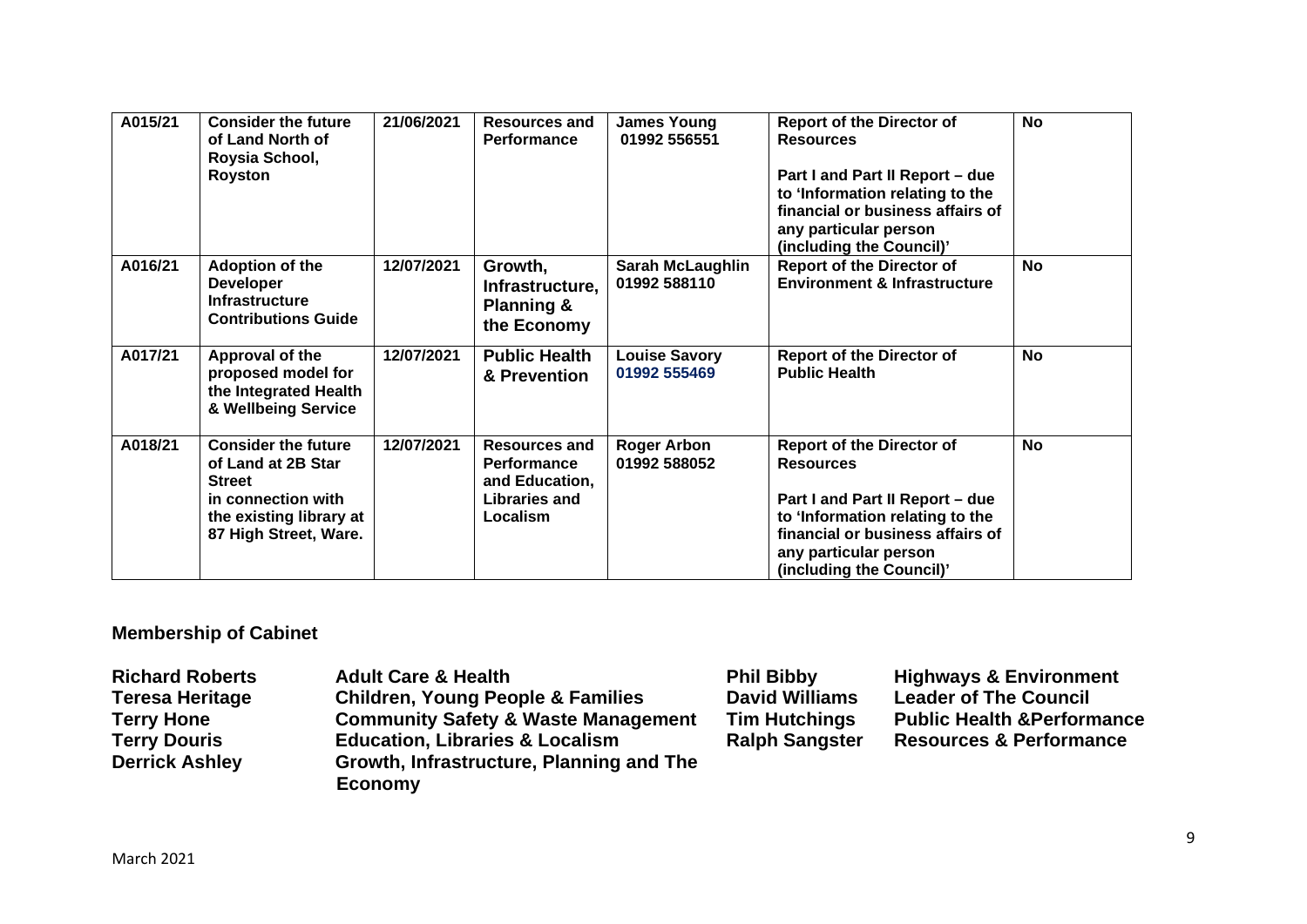### **PART B: DECISIONS BY CHIEF OFFICERS** NOTE: NEW ITEMS AND AMENDMENTS ARE SHOWN IN BOLD

| <b>Ref No</b> | <b>Issue for Decision</b>                                                                               | <b>Name and Title</b><br>of Decision<br><b>Maker</b>                               | Date, or<br>period<br>within<br>which,<br>decision to<br>be made | <b>Cabinet</b><br>Panels to be<br>consulted | <b>Officer contact for</b><br>this matter | Documents to<br>be considered <sup>1</sup> | <b>Exempt</b><br>from the<br>Council's<br>Call-In<br><b>Procedures</b><br>Yes / No |
|---------------|---------------------------------------------------------------------------------------------------------|------------------------------------------------------------------------------------|------------------------------------------------------------------|---------------------------------------------|-------------------------------------------|--------------------------------------------|------------------------------------------------------------------------------------|
| B001/21       | <b>Traffic Regulation</b><br>Orders - various (see<br>attached Schedule<br>Appendix 1)                  | Mark Kemp<br><b>Director</b><br>Environment and<br>Infrastructure                  | During the<br>period of this<br>Forward Plan                     |                                             | Mark Kemp<br>01992 555206                 | Reports from<br><b>Lead Officers</b>       | <b>No</b>                                                                          |
| B110/18       | HCC1810704 -<br><b>Property Consultancy</b><br>Framework                                                | Sass Pledger<br><b>Assistant Director</b><br>- Property                            | <b>May 2021</b><br>(was March<br>2021)                           |                                             | <b>Michael Ramshaw</b><br>01992 588778    | See Note 2 below                           | No                                                                                 |
| B053/19       | Approval to the sale of<br>45A Grange Road,<br><b>Bishops Stortford and</b><br>land adjoining           | <b>Emily White</b><br>Head of Strategic<br>Asset<br>Management &<br><b>Estates</b> | <b>March 2021</b><br>(was<br>February<br>2021)                   |                                             | <b>Andrew Edwards</b><br>01992 556007     | Report                                     | <b>No</b>                                                                          |
| B092/19       | HCC1911768 -<br><b>Bishops Stortford</b><br>South - New 6 Form<br><b>Entry Secondary</b><br>School      | Sass Pledger<br><b>Assistant Director</b><br>Property                              | April 2021<br>(was March<br>2021)                                |                                             | Jackie Aldridge<br>01992 588138           | See Note 2 below                           | <b>No</b>                                                                          |
| B108/19       | The Supply of<br><b>Branded &amp; Generic</b><br>Washroom Paper<br>Disposables and<br><b>Dispensers</b> | Glenn Facey<br><b>Head of Herts</b><br><b>FullStop</b>                             | March 2021<br>(was October<br>2020)                              |                                             | James Conway<br>01707 292357              | See Note 2 below                           | <b>No</b>                                                                          |

<sup>&</sup>lt;sup>1</sup> The address from which, subject to any prohibition or restriction on their disclosure, copies of, or extracts from, any document listed is available is County Hall, Pegs Lane, Hertford, SG13 8DE. Other documents relevant to these matters may be submitted to the decision maker. To request details of such documents (if any) as they become available contact Deborah Jeffery, Assistant Manager, Democratic Services by email (deborah.jeffery@hertfordshire.gov.uk) or phone (01992 555563).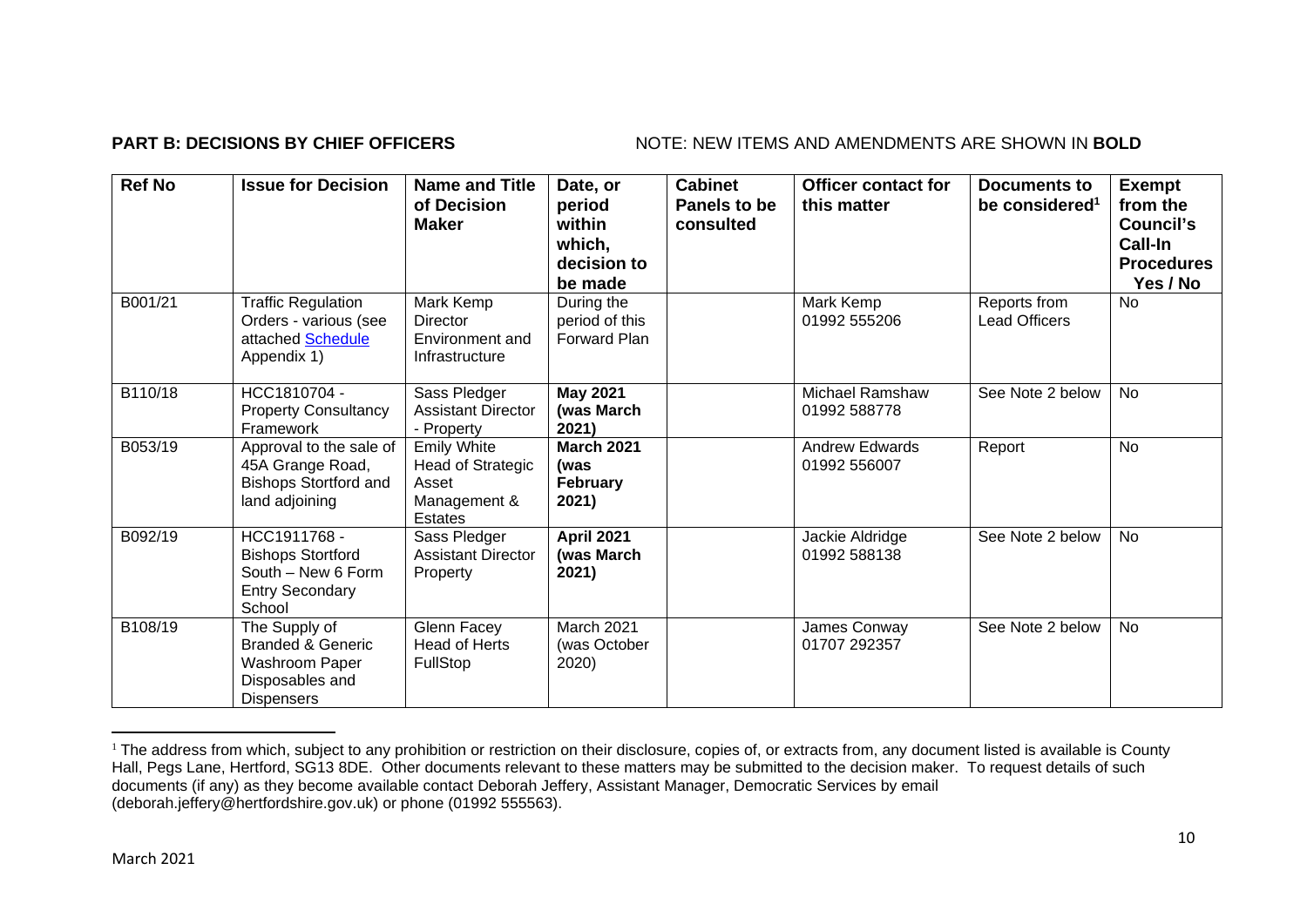| B122/19 | Framework<br>agreement for the<br>supply of Disposable                                                                                                                    | Glenn Facey<br><b>Head of Herts</b><br>FullStop       | February 2021<br>(was January<br>2021)         | <b>Jake Grieves</b><br>01707 292498 | See Note 2 below | <b>No</b> |
|---------|---------------------------------------------------------------------------------------------------------------------------------------------------------------------------|-------------------------------------------------------|------------------------------------------------|-------------------------------------|------------------|-----------|
|         | Gloves & Aprons                                                                                                                                                           |                                                       |                                                |                                     |                  |           |
| B017/20 | HCC2011967 - The<br><b>Bishops Stortford High</b><br>School - Design &<br><b>Build Contract Early</b><br>Works                                                            | Sass Pledger<br><b>Assistant Director</b><br>Property | <b>April 2021</b><br>(was March<br>2021)       | Jackie Aldridge<br>01992 588138     | See Note 2 below | <b>No</b> |
| B018/20 | HCC2011970 -<br><b>Bishops Stortford</b><br>North Secondary -<br>Design & Build<br>Contract in respect of<br>new build works                                              | Sass Pledger<br><b>Assistant Director</b><br>Property | <b>April 2021</b><br>(was March<br>2021)       | Jackie Aldridge<br>01992 588138     | See Note 2 below | <b>No</b> |
| B070/20 | HCC2012432 - Pre-<br><b>Construction Services</b><br>Agreement for the<br>provision of a new<br>First School at<br>Buntingford.                                           | Sass Pledger<br><b>Assistant Director</b><br>Property | <b>March 2021</b><br>(was<br>February<br>2021) | Jackie Aldridge<br>01992 588138     | See Note 2 below | <b>No</b> |
| B074/20 | HCC2012309 -<br><b>Project Management</b><br>for Buntingford First<br>School                                                                                              | Sass Pledger<br><b>Assistant Director</b><br>Property | <b>April 2021</b><br>(was March<br>2021)       | Jackie Aldridge<br>01992 588138     | See Note 2 below | <b>No</b> |
| B076/20 | Framework<br>Agreement for<br>the Supply of Cut<br>Paper & Card Size A3<br>& A4                                                                                           | Glenn Facey<br><b>Head of Herts</b><br>FullStop       | April 2021<br>(was January<br>2021)            | <b>Jake Grieves</b><br>01707 292498 | See Note 2 below | <b>No</b> |
| B086/20 | HCC2012460 -<br>Schools repairs &<br>maintenance: Batch<br>54 Package 1 -<br>Mechanical &<br>Electrical works -<br><b>Studlands Rise First</b><br>School, Therfield First | Sass Pledger<br><b>Assistant Director</b><br>Property | <b>April 2021</b><br>(was March<br>2021)       | Claire Saban<br>01992 556799        | See note 2 below | <b>No</b> |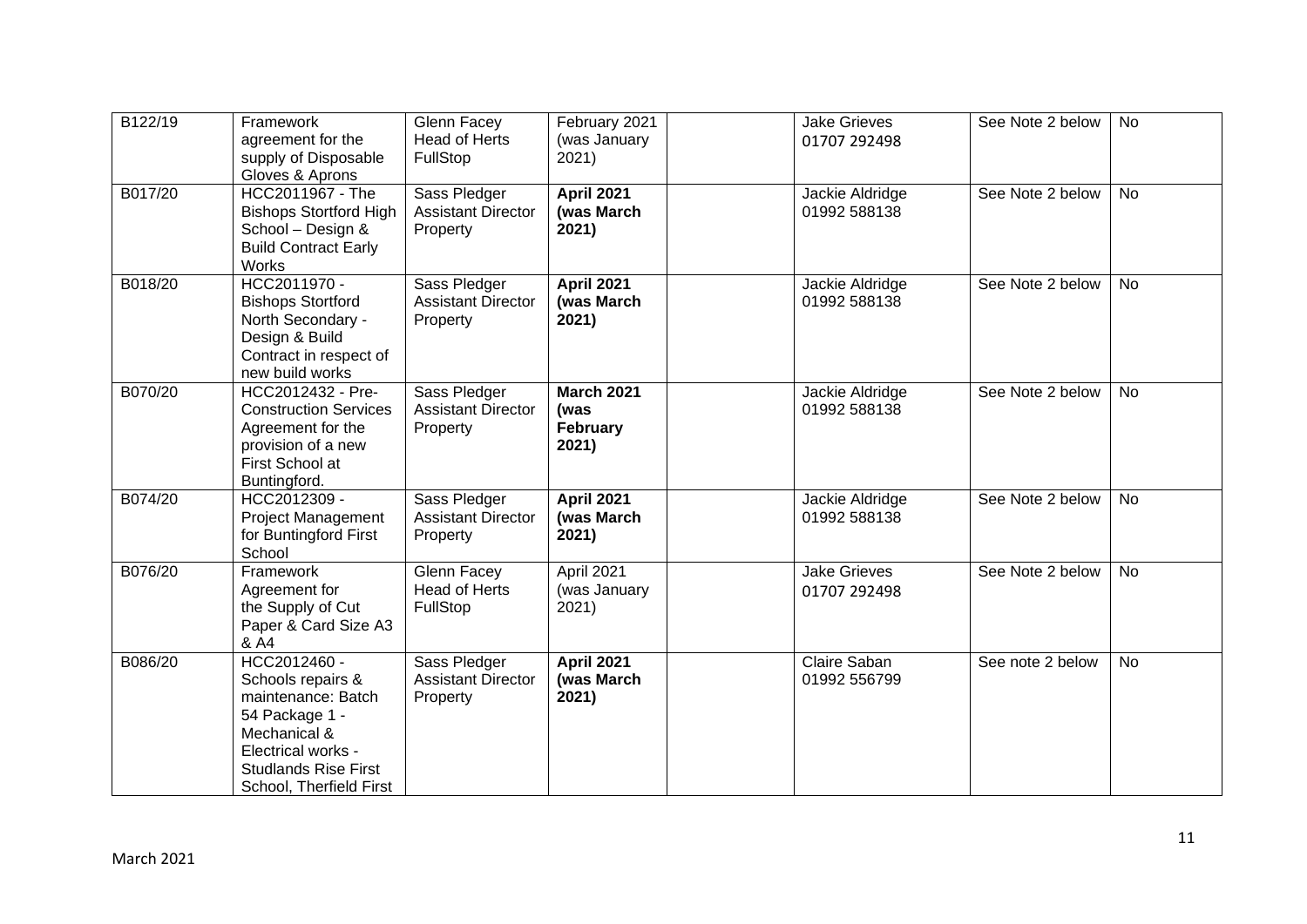|         | School, York Road<br><b>Nursery School</b>                                                                                                                                                  |                                                       |                                          |                                 |                  |           |
|---------|---------------------------------------------------------------------------------------------------------------------------------------------------------------------------------------------|-------------------------------------------------------|------------------------------------------|---------------------------------|------------------|-----------|
| B087/20 | HCC2012461 -<br>Schools repairs &<br>maintenance: Batch<br>54 Package 2 -<br>Mechanical &<br>Electrical works -<br>Goffs Oak Primary<br>School, Thorley Hill<br><b>Primary School</b>       | Sass Pledger<br><b>Assistant Director</b><br>Property | <b>April 2021</b><br>(was March<br>2021) | Claire Saban<br>01992 556799    | See note 2 below | <b>No</b> |
| B088/20 | HCC2012463 -<br>Schools repairs &<br>maintenance: Batch<br>55 Package 1 -<br>Mechanical &<br>Electrical works - The<br>Collett School,<br><b>Micklem Primary</b><br>School                  | Sass Pledger<br><b>Assistant Director</b><br>Property | <b>April 2021</b><br>(was March<br>2021) | Claire Saban<br>01992 556799    | See note 2 below | <b>No</b> |
| B089/20 | HCC2012464 -<br>Schools repairs &<br>maintenance: Batch<br>55 Package 2 -<br>Mechanical &<br>Electrical works -<br><b>Rickmansworth Park</b><br>JMI, Cassiobury Infant<br>& Nursery School, | Sass Pledger<br><b>Assistant Director</b><br>Property | <b>April 2021</b><br>(was March<br>2021) | Claire Saban<br>01992 556799    | See note 2 below | <b>No</b> |
| B091/20 | HCC2012497 -<br><b>Codicote Primary</b><br>School - School<br>Expansion                                                                                                                     | Sass Pledger<br><b>Assistant Director</b><br>Property | <b>April 2021</b><br>(was March<br>2021) | Jackie Aldridge<br>01992 588138 | See note 2 below | <b>No</b> |
| B092/20 | HCC2012470 -<br>Schools repairs &<br>maintenance: Batch<br>55 Package 3 -<br>Mechanical &                                                                                                   | Sass Pledger<br><b>Assistant Director</b><br>Property | <b>April 2021</b><br>(was March<br>2021) | Claire Saban<br>01992 556799    | See note 2 below | <b>No</b> |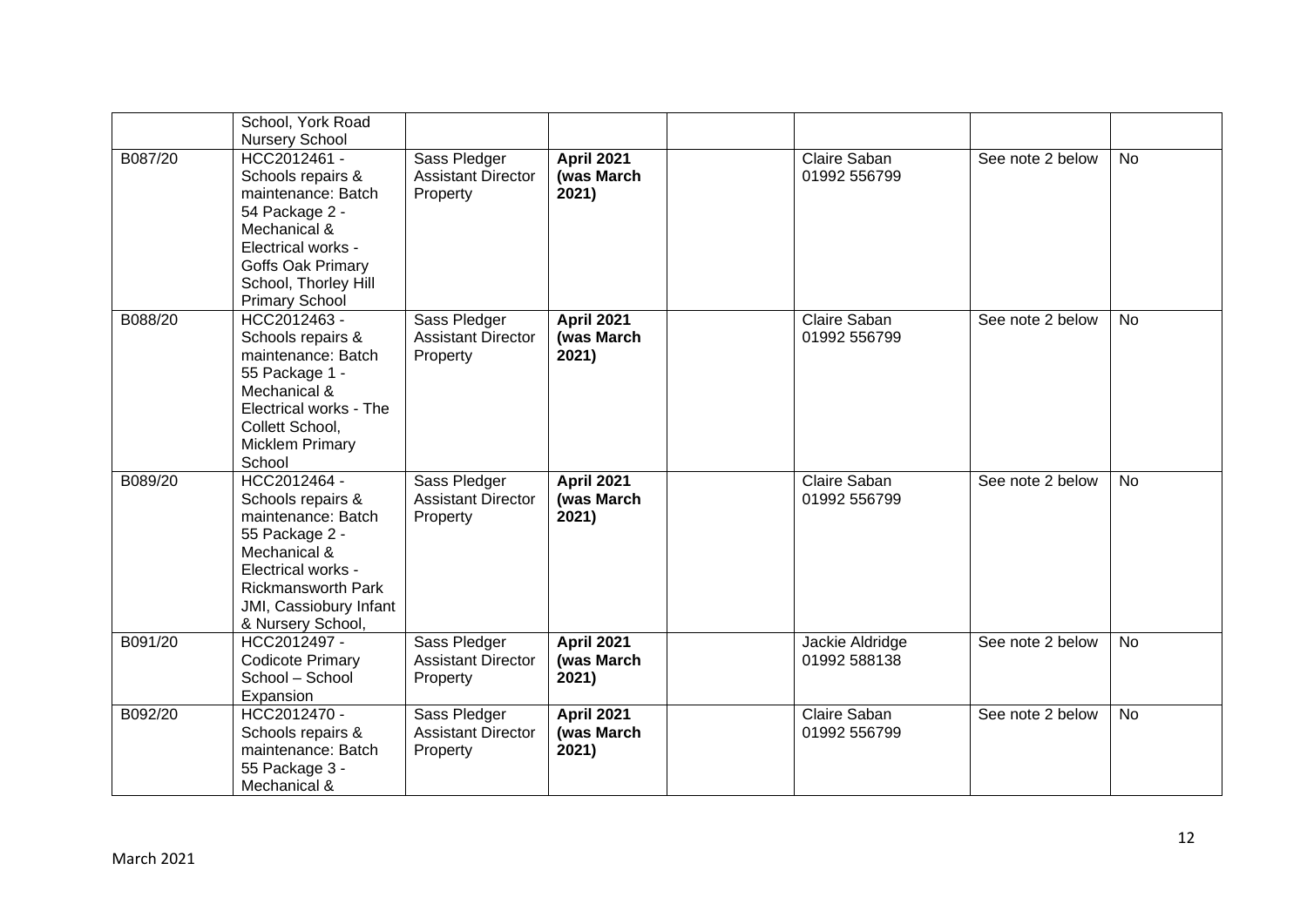|         | Electrical works -<br>Hoblett's Manor Junior<br>School, Maple<br><b>Primary School</b>                                                                             |                                                       |                                          |                                 |                  |           |
|---------|--------------------------------------------------------------------------------------------------------------------------------------------------------------------|-------------------------------------------------------|------------------------------------------|---------------------------------|------------------|-----------|
| B093/20 | HCC2012494 -<br>Relocation of the<br>Blues Pre-school to<br>land at Cox's<br>Gardens, Bishops<br>Stortford. Temporary<br>Mobile Building.                          | Sass Pledger<br><b>Assistant Director</b><br>Property | <b>April 2021</b><br>(was March<br>2021) | Jackie Aldridge<br>01992 588138 | See note 2 below | <b>No</b> |
| B098/20 | HCC2012575 - Batch<br>56 Roofing Works -<br>Field Junior School,<br>Watford, Harvey Road<br>Junior School, &<br><b>Shepherd Primary</b><br>School<br>Rickmansworth | Sass Pledger<br><b>Assistant Director</b><br>Property | <b>April 2021</b><br>(was March<br>2021) | Jackie Aldridge<br>01992 588138 | See note 2 below | No        |
| B101/20 | HCC2012583 - Batch<br>57 - Cluster 1 -<br>Roofing Works -<br><b>Hobletts Manor</b><br><b>Infants School</b>                                                        | Sass Pledger<br><b>Assistant Director</b><br>Property | <b>April 2021</b><br>(was March<br>2021) | Jackie Aldridge<br>01992 588138 | See note 2 below | <b>No</b> |
| B102/20 | HCC2012584 - Batch<br>57 - Cluster 2 -<br>Roofing Works-<br><b>Tannerswood School</b>                                                                              | Sass Pledger<br><b>Assistant Director</b><br>Property | <b>April 2021</b><br>(was March<br>2021) | Jackie Aldridge<br>01992 588138 | See note 2 below | <b>No</b> |
| B103/20 | HCC2012585<br>Batch 57 - Cluster 3 -<br>Roofing Works-<br>Forres &<br>Margaret Wix School                                                                          | Sass Pledger<br><b>Assistant Director</b><br>Property | <b>April 2021</b><br>(was March<br>2021) | Jackie Aldridge<br>01992 588138 | See note 2 below | <b>No</b> |
| B104/20 | HCC2012586<br>Batch 57 - Cluster 4 -<br>Roofing Works-<br><b>Bishops Stortford &amp;</b><br><b>Hatfield Fire Stations</b>                                          | Sass Pledger<br><b>Assistant Director</b><br>Property | <b>April 2021</b><br>(was March<br>2021) | Jackie Aldridge<br>01992 588138 | See note 2 below | <b>No</b> |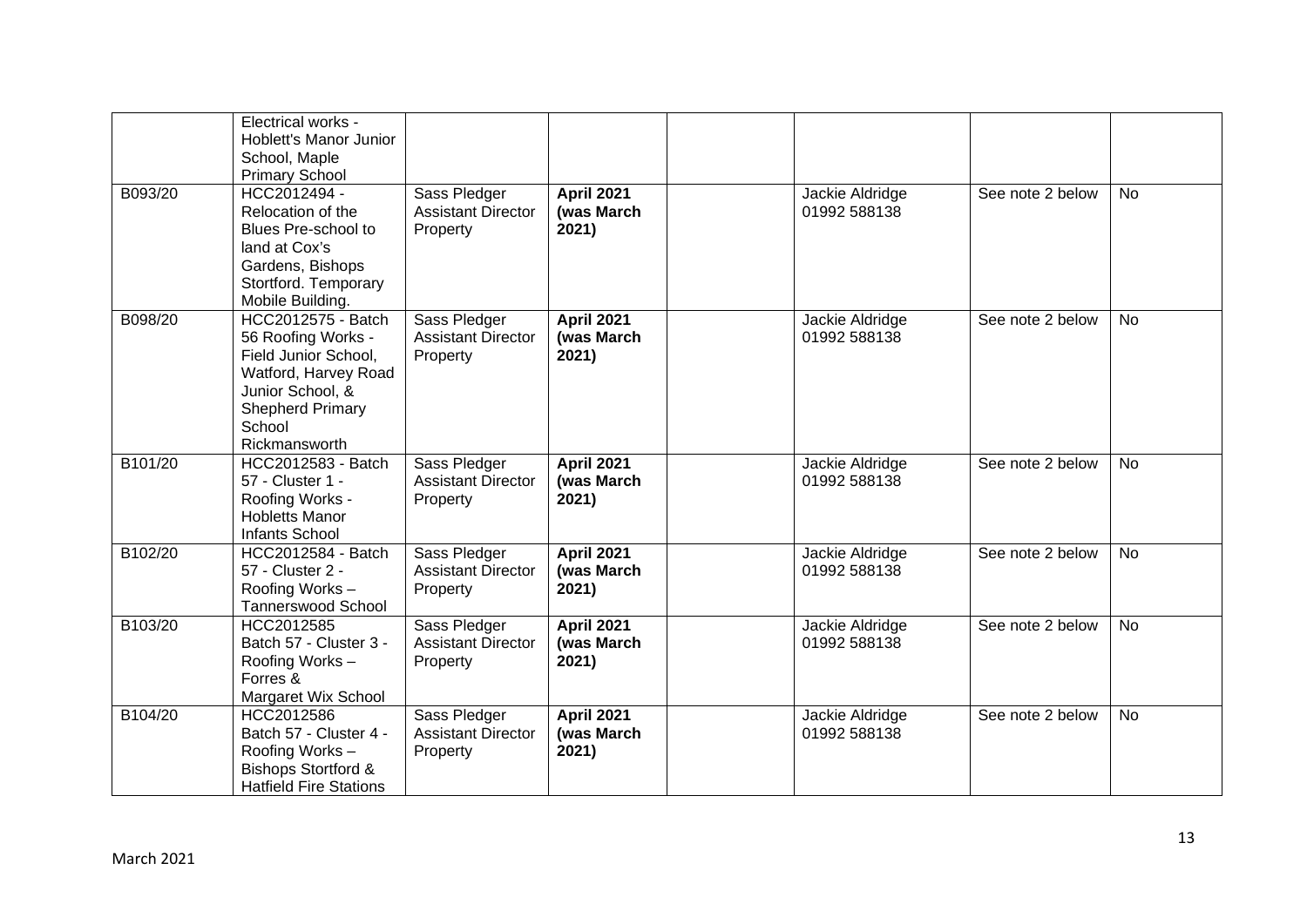| B105/20 | Contract for the<br>Provision of Children's<br><b>Cross Regional</b><br><b>Arrangements Group</b><br>(CCRAG) Database                                                                        | Marion Ingram<br>Operations<br>Director,<br>Specialist<br><b>Services</b>                                 | April 2021                                            | Lynn Knowles<br>07740918847     | See Note 2 below | <b>No</b> |
|---------|----------------------------------------------------------------------------------------------------------------------------------------------------------------------------------------------|-----------------------------------------------------------------------------------------------------------|-------------------------------------------------------|---------------------------------|------------------|-----------|
| B106/20 | <b>Hertfordshire Adult</b><br>and Family Learning<br>Service (HAFLS):<br>Award of contract for<br>the provision of Adult<br>Learning across<br>Hertfordshire for<br>academic year<br>2021/22 | Steven Lee-<br>Foster<br><b>Assistant Director</b><br>for Adult Care<br><b>Services</b>                   | April 2021                                            | Lynn Keates<br>01992 588626     | See note 2 below | No        |
| B107/20 | The provision of<br>facilities for the<br>treatment of materials<br>from recycling centres<br>in Hertfordshire                                                                               | <b>Simon Aries</b><br><b>Assistant Director</b><br>Transport, Waste<br>and<br>Environmental<br>Management | May 2021<br>(was April<br>2021)                       | Matthew King<br>01992 556207    | See note 2 below | <b>No</b> |
| B003/21 | Approval to the sale of<br>part of the Land at<br><b>Onslow St Audrey's</b><br>School, Hatfield                                                                                              | Scott Crudgington<br>Director of<br><b>Resources</b>                                                      | <b>March 2021</b><br>(was<br>February<br>2021)        | Sharon Roskilly<br>01992 555988 | See note 4 below | <b>No</b> |
| B004/21 | Eastern Playing<br>Fields, Goffs lane,<br>Cheshunt $-$<br>Appropriation to Adult<br><b>Care Services</b>                                                                                     | Scott Crudgington<br>Director of<br><b>Resources</b>                                                      | <b>June 2021</b><br>(was<br>February<br>2021)         | Carolyn Clark<br>01992 555280   | Report           | <b>No</b> |
| B005/21 | Approval to the terms<br>of sale for Former<br>Library and adjoining<br>Land at Lamb Lane,<br>Redbourn                                                                                       | Scott Crudgington<br>Director of<br>Resources                                                             | <b>March 2021</b><br>(was<br><b>February</b><br>2021) | John Doyle<br>01992 556896      | See Note 4 below | <b>No</b> |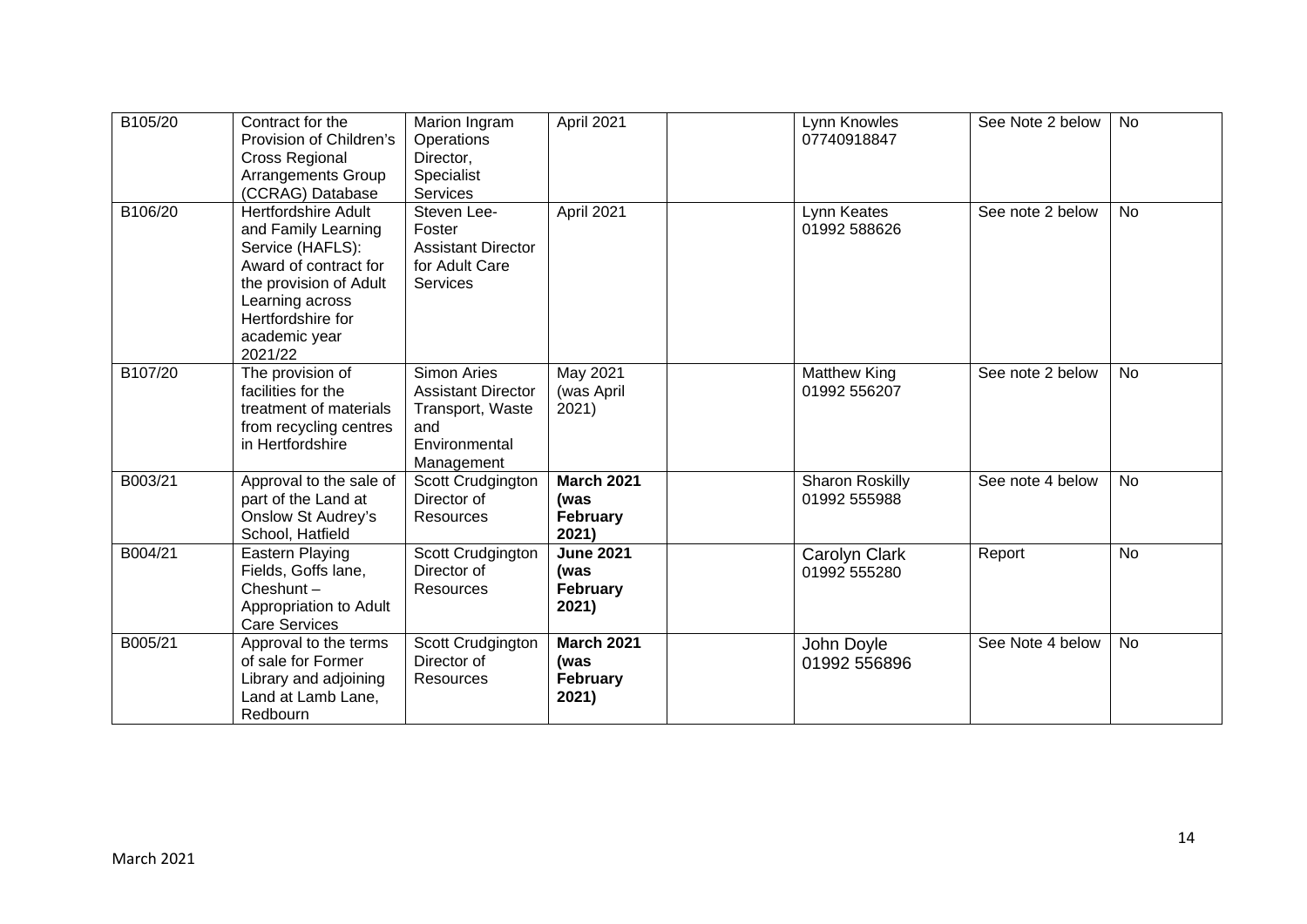| B006/21 | Approval to the terms<br>of sale for Former<br><b>Highway Maintenance</b><br>Depot, Station Road,<br>Watton at Stone        | Scott Crudgington<br>Director of<br><b>Resources</b>                  | March (was<br>February<br>2021)                | <b>Andrew Edwards</b><br>01992 556007 | See Note 4 below | No        |
|---------|-----------------------------------------------------------------------------------------------------------------------------|-----------------------------------------------------------------------|------------------------------------------------|---------------------------------------|------------------|-----------|
| B007/21 | Approval to the terms<br>of sale for Land at<br>Foxgrove Path, South<br>Oxhey                                               | Scott Crudgington<br>Director of<br><b>Resources</b>                  | <b>March 2021</b><br>(was<br>February<br>2021) | John Doyle<br>01992 556896            | See Note 4 below | <b>No</b> |
| B008/21 | Approval to the terms<br>of sale for Former<br>Little Furze JMI<br>School, Gosforth<br>Lane, South Oxhey                    | Scott Crudgington<br>Director of<br><b>Resources</b>                  | <b>March 2021</b><br>(was<br>February<br>2021) | John Doyle<br>01992 556896            | See Note 4 below | <b>No</b> |
| B009/21 | Approval of the<br>Councils Diversity and<br><b>Inclusion Strategy</b><br>2021                                              | Scott Crudgington<br>Director of<br><b>Resources</b>                  | March 2021                                     | Charulata Joshi<br>01992 844100       | Report           | <b>No</b> |
| B010/21 | Consider the future of<br>Eastern Playing<br>Fields, Goffs lane,<br>Cheshunt                                                | Scott Crudgington<br>Director of<br><b>Resources</b>                  | March 2021                                     | Carolyn Clark<br>01992 555280         | See note 4 below | No        |
| B011/21 | Land and building at<br>Meadowbank,<br>Alexandra Road,<br>Kings Langley -<br>Appropriation to Adult<br><b>Care Services</b> | Scott Crudgington<br>Director of<br><b>Resources</b>                  | March 2021                                     | Carolyn Clark<br>01992 555280         | Report           | <b>No</b> |
| B012/21 | HCC2012582 -<br>Refurbishment of a<br>former adult care<br>home to provide<br>accommodation for<br>Looked After Children    | Sass Pledger<br><b>Assistant Director</b><br>Property                 | <b>April 2021</b><br>(was March<br>2021)       | Jackie Aldridge<br>01992 588138       | Report           | <b>No</b> |
| B013/21 | Recommissioning of<br>Overnight Short<br>Breaks for Children &<br>Young People (CYP)                                        | Marion Ingram<br>Operations<br><b>Director Specialist</b><br>Services | April 2021                                     | <b>Julie Reddish</b><br>01438 845433  | Report           | No        |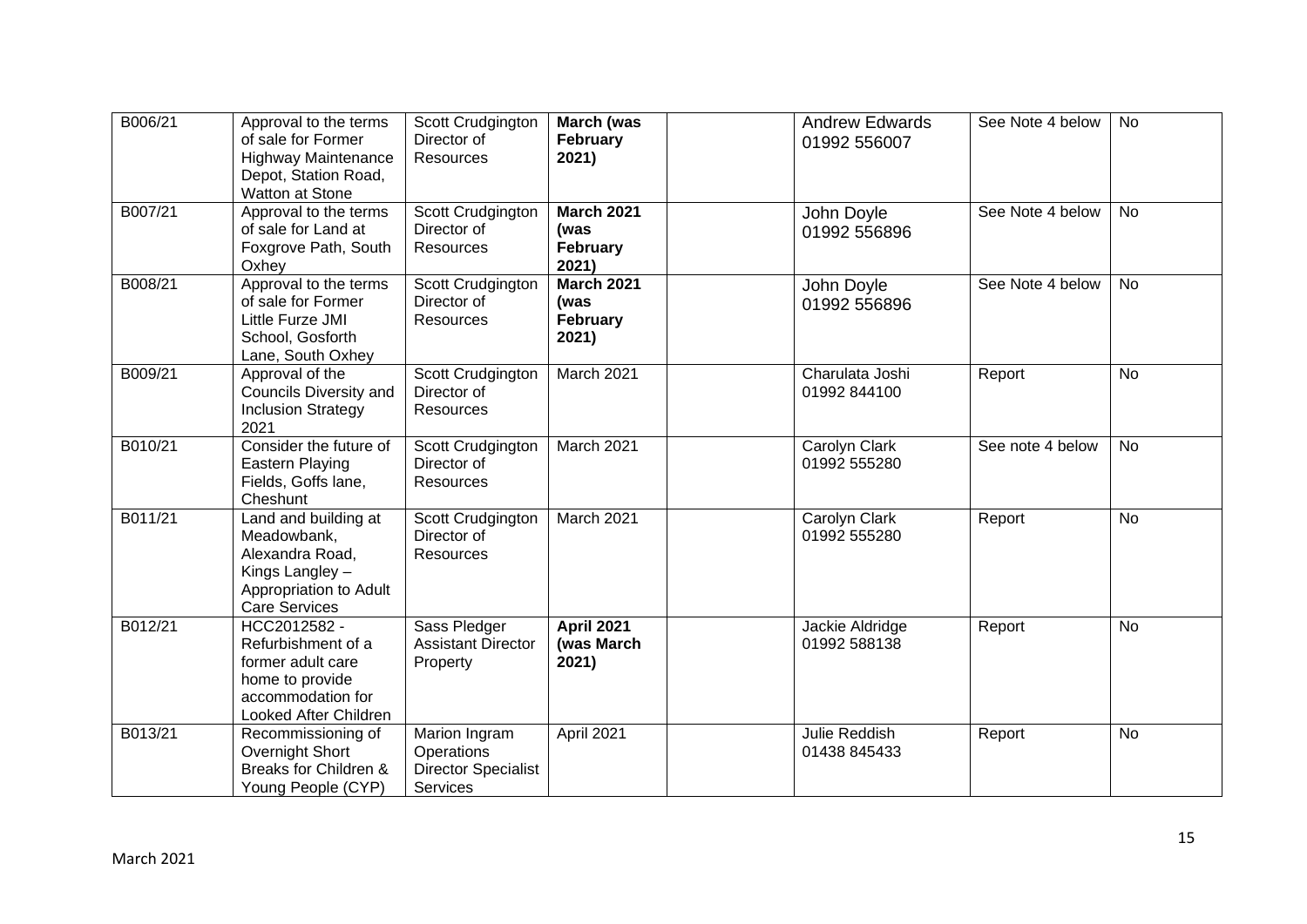|         | with Special<br><b>Educational Needs &amp;</b><br>Disabilities (SEND)<br>and/or Complex<br><b>Health Needs</b>                                                  |                                            |                                          |                                    |                            |           |
|---------|-----------------------------------------------------------------------------------------------------------------------------------------------------------------|--------------------------------------------|------------------------------------------|------------------------------------|----------------------------|-----------|
| B014/21 | HCC2112723 -<br>Mechanical &<br><b>Electrical Upgrade</b><br>Works at County Hall<br>& Stevenage Sites                                                          | Sass Pledger<br>Asst Director-<br>Property | <b>April 2021</b><br>(was March<br>2021) | James Heslam<br>01992 588090       | See Note 2 below           | <b>No</b> |
| B015/21 | HCC2112724 -<br>Various Schools - M<br>& E Upgrade for<br><b>Hertfordshire Schools</b>                                                                          | Sass Pledger<br>Asst Director-<br>Property | <b>April 2021</b><br>(was March<br>2021) | Jackie Aldridge<br>01992 588138    | See Note 2<br><b>Below</b> | <b>No</b> |
| B016/21 | HCC2112725 -<br>Various Schools-<br>Double Glazing &<br>Cavity Wall insulation                                                                                  | Sass Pledger<br>Asst Director-<br>Property | <b>April 2021</b><br>(was March<br>2021) | Jackie Aldridge<br>01992 588138    | See Note 2 below           | <b>No</b> |
| B017/21 | HCC2112726 -<br>Various Schools-<br>Solar PV for<br><b>Hertfordshire Schools</b>                                                                                | Sass Pledger<br>Asst Director-<br>Property | <b>April 2021</b><br>(was March<br>2021) | Jackie Aldridge<br>01992 588138    | See Note 2 below           | <b>No</b> |
| B018/21 | HCC2112727 -<br>Various Fire Stations -<br>Solar PV for<br>Hertfordshire Fire<br><b>Stations</b>                                                                | Sass Pledger<br>Asst Director-<br>Property | <b>April 2021</b><br>(was March<br>2021) | Jackie Aldridge<br>01992 588138    | See Note 2 below           | <b>No</b> |
| B019/21 | HCC2112728 - Re-Fit<br>of Hertfordshire<br><b>County Council</b><br><b>Stevenage Offices</b>                                                                    | Sass Pledger<br>Asst Director-<br>Property | <b>April 2021</b><br>(was March<br>2021) | Michael Cunningham<br>01992 556658 | See Note 2 below           | <b>No</b> |
| B020/21 | HCC2112731-<br><b>Bishop SN Western</b><br>Primary -- Design &<br><b>Build Contract Main</b><br>Works - Construction<br>of New school -2<br>forms of entry (FE) | Sass Pledger<br>Asst Director-<br>Property | April 2021                               | Jackie Aldridge<br>01992 588138    | See Note 2 below           | No.       |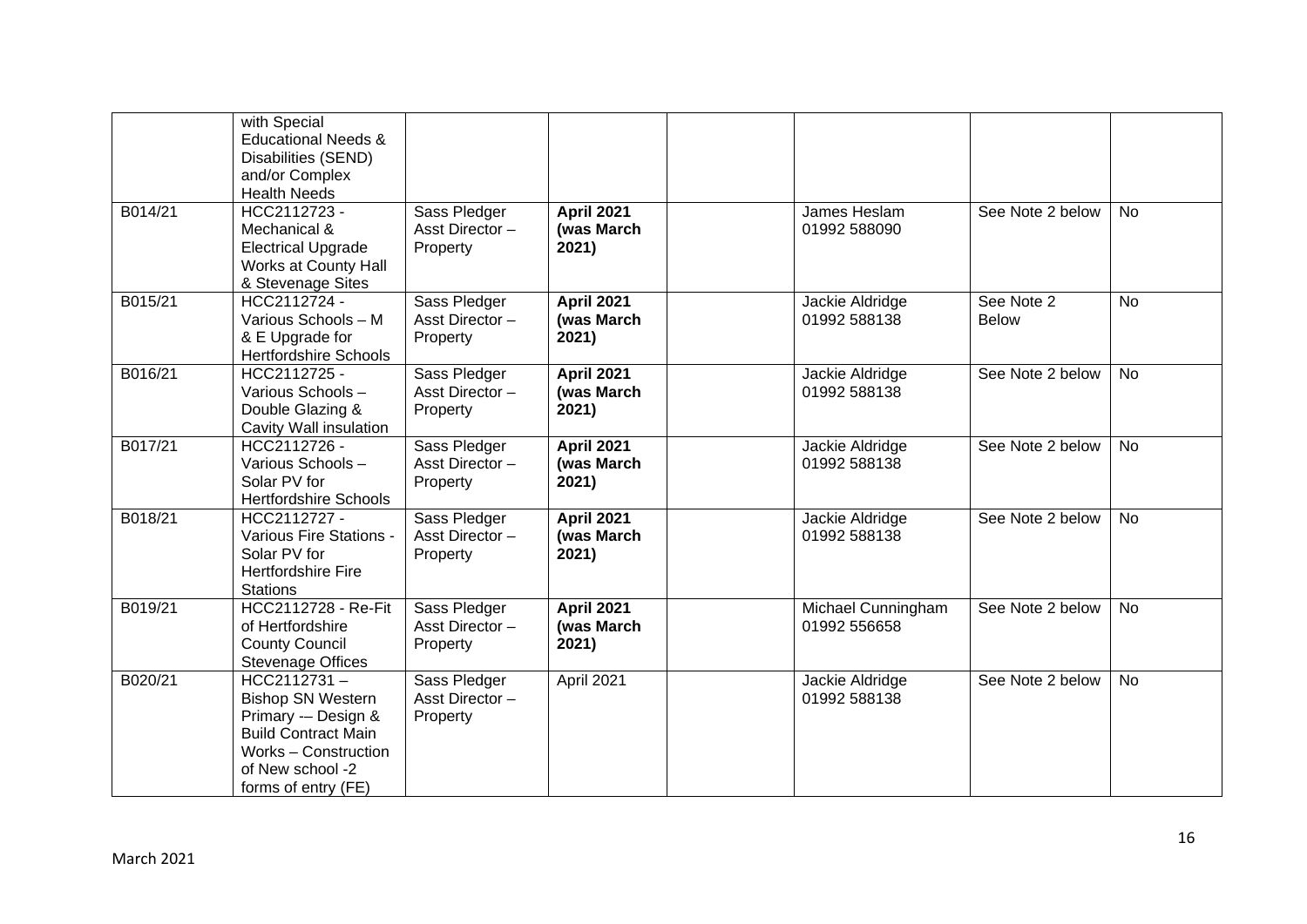|         | 420 Pupils and 30<br>place Nursery.                                                                                                                                          |                                                                                                       |                             |                                                                |                  |           |
|---------|------------------------------------------------------------------------------------------------------------------------------------------------------------------------------|-------------------------------------------------------------------------------------------------------|-----------------------------|----------------------------------------------------------------|------------------|-----------|
| B021/21 | The Supply of School<br>Milk to all<br>Hertfordshire schools<br>contract                                                                                                     | Simon Newland,<br>Operations<br><b>Director</b>                                                       | April 2021                  | Simon Newland<br>01992 555738                                  | Report           | <b>No</b> |
| B022/21 | Award of a Demand<br><b>Responsive Transport</b><br>Technology software.                                                                                                     | Simon Aires,<br><b>Assistant Director</b><br>- Transport,<br>Waste and<br>Environmental<br>Management | <b>May 2021</b>             | Matthew Lale,<br>Passenger Transport<br>Manage<br>01992 588633 | Report           | <b>No</b> |
| B023/21 | Contract for the<br>provision of Fire<br>Appliances for the<br><b>Community Protection</b><br>Directorate Vehicle<br>Replacement<br>Programme.                               | Darryl Keen<br><b>Chief Fire Officer</b>                                                              | Not before 12<br>March 2021 | Mark Barber<br>07824 625860                                    | See Note 2 below | <b>No</b> |
| B024/21 | Awarding a managed<br>service contract for<br>the replacement and<br>transformation of the<br>Council's Wide Area<br>Network (WAN) to an<br>SD-WAN network                   | Scott Crudgington<br>Director of<br><b>Resources</b>                                                  | April 2021                  | Dave Mansfield<br>01992 588331                                 | See Note 2 below | <b>No</b> |
| B025/21 | Awarding a managed<br>service contract for<br>the replacement and<br>transformation of the<br><b>Library Service's Wide</b><br>Area Network (WAN)<br>to an SD-WAN<br>network | Scott Crudgington<br>Director of<br><b>Resources</b>                                                  | April 2021                  | Dave Mansfield<br>01992 588331                                 | See Note 2 below | <b>No</b> |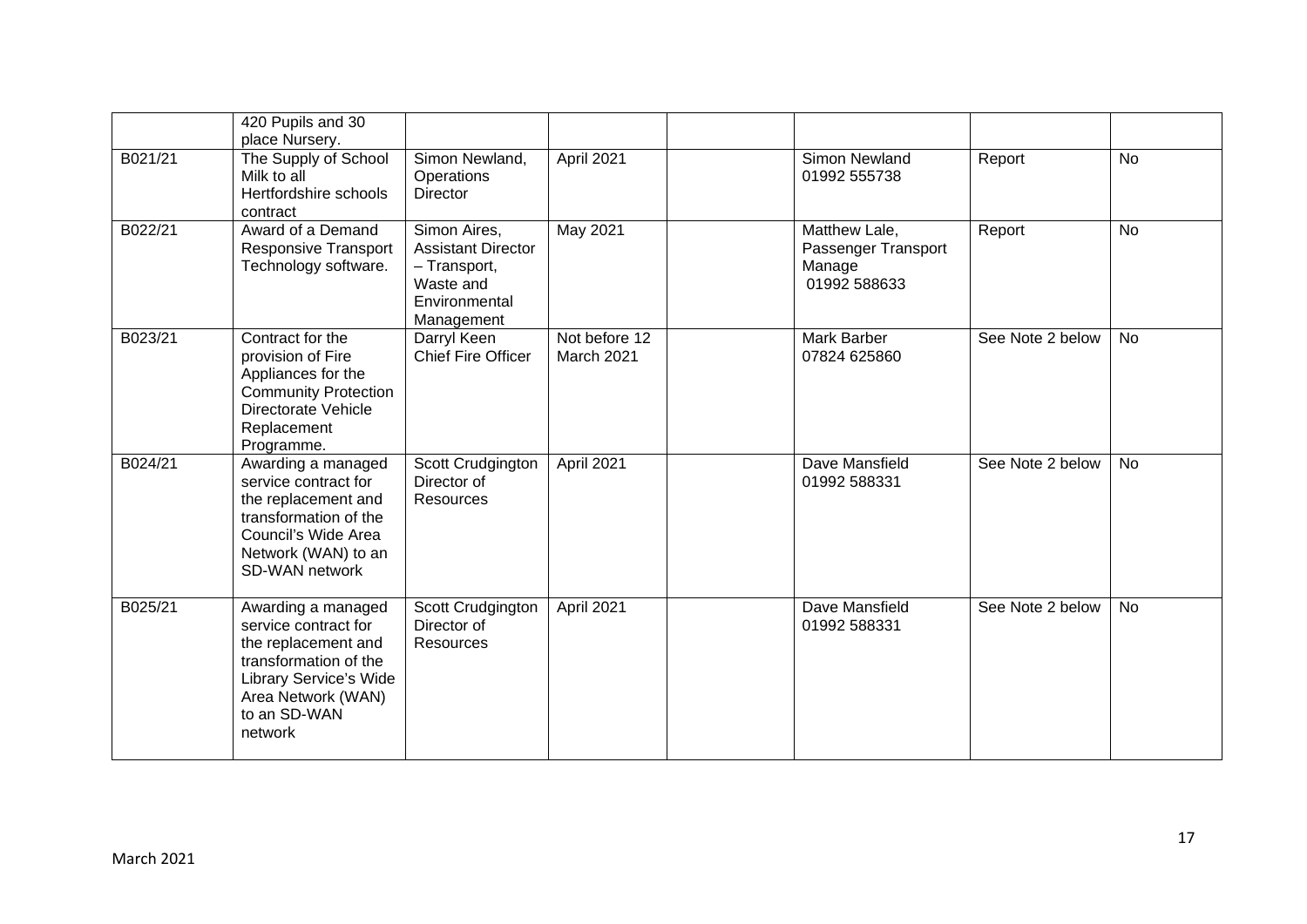| B026/21 | <b>Single Tender Action</b><br>for Midpoint<br><b>Intensive</b><br><b>Enablement Service</b>                                                                                                                                                         | <b>Mark Harvey</b><br><b>Operations</b><br>Director - Adult<br><b>Disabilities</b>          | <b>April 2021</b>                  | <b>James Salmon</b><br>01438 844152    | Report              | <b>No</b> |
|---------|------------------------------------------------------------------------------------------------------------------------------------------------------------------------------------------------------------------------------------------------------|---------------------------------------------------------------------------------------------|------------------------------------|----------------------------------------|---------------------|-----------|
| B027/21 | Whether to initiate a<br>consultation on a<br>proposal to change<br>the age range of<br><b>Oxhey Early Years</b><br><b>Centre, a Maintained</b><br><b>Nursery School in</b><br>Watford, to allow<br>children to be<br>admitted from the<br>age of 2. | Jenny Coles,<br>Director of<br>Children's<br><b>Services</b>                                | <b>April 2021</b>                  | Jenny Coles,<br>01992 555755           | Report              | <b>No</b> |
| B028/21 | <b>Provision of Return</b><br><b>Home Interviews for</b><br><b>Children and Young</b><br><b>People Missing from</b><br><b>Home or Care and</b><br><b>Intensive Support</b>                                                                           | Jo Fisher<br><b>Operations</b><br>Director,<br><b>Children &amp;</b><br><b>Young People</b> | <b>April 2021</b>                  | <b>Lynn Knowles</b><br>07740918847     | See Note 2<br>below | <b>No</b> |
| B029/21 | <b>HCC2012615 Moss</b><br><b>Bury School,</b><br>Stevenage - Full<br><b>Electrical Rewire</b>                                                                                                                                                        | <b>Sass Pledger</b><br><b>Asst Director -</b><br><b>Property</b>                            | <b>April 2021</b>                  | <b>Jackie Aldridge</b><br>01992 588138 | See Note 2<br>below | <b>No</b> |
| B030/21 | <b>HCC2112744 - Care</b><br><b>Provider for new</b><br>care home<br>development at Little<br><b>Furze, South Oxhey</b>                                                                                                                               | <b>Sass Pledger</b><br><b>Asst Director -</b><br><b>Property</b>                            | <b>April 2021</b>                  | <b>Jackie Aldridge</b><br>01992 588138 | See Note 2<br>below | <b>No</b> |
| B031/21 | Purchase of 15-21<br><b>Hitchin Road using</b><br>'The Capital Funding<br>Programme' as<br>appropriate.                                                                                                                                              | Chris Badger,<br><b>Director of Adult</b><br><b>Care Services</b>                           | Not before 31<br><b>March 2021</b> | <b>Tarn Gascoyne</b><br>07580 743626   | See Note 2<br>below | <b>No</b> |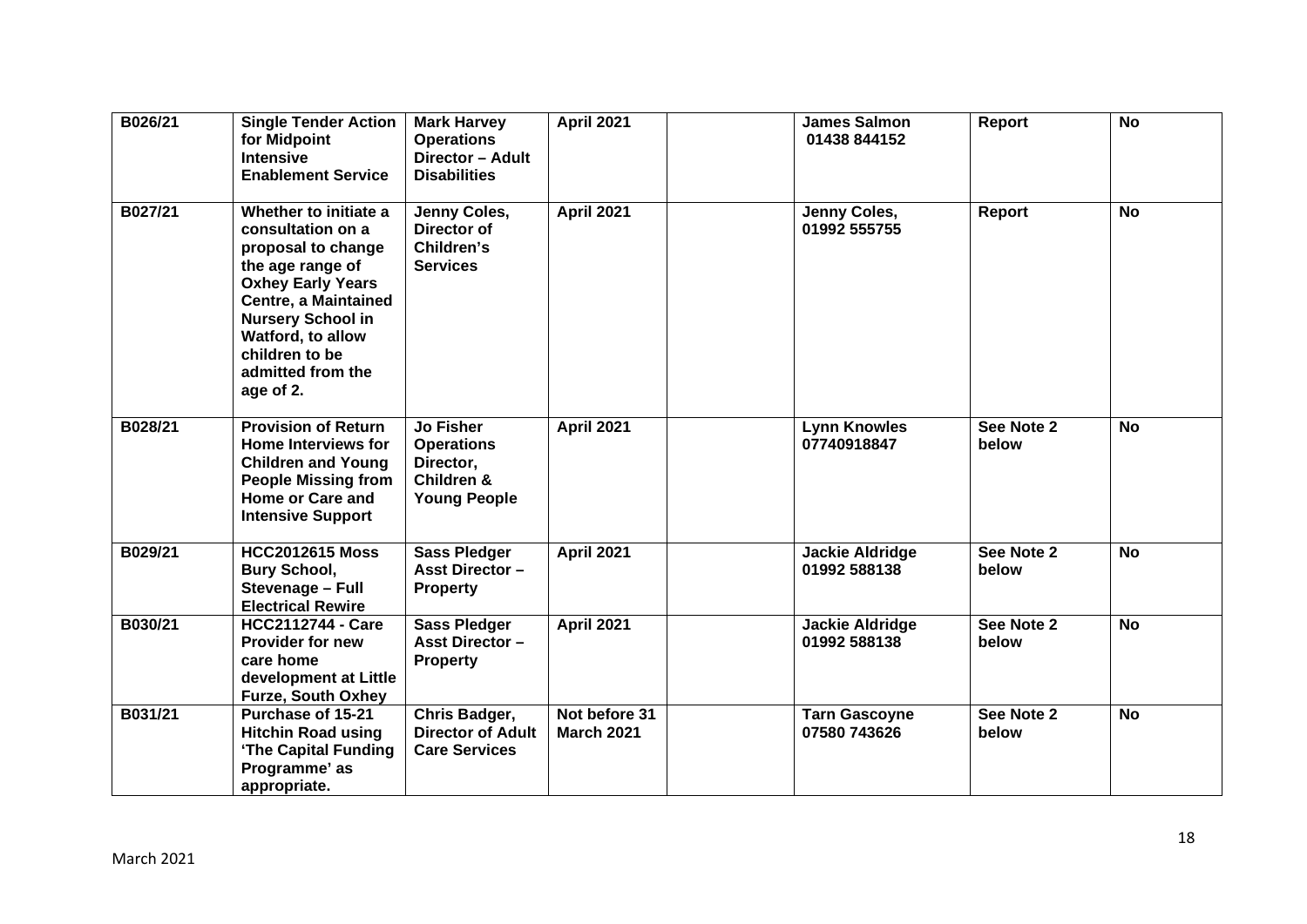| B032/21 | <b>To Award Contracts</b><br>for the Hitchin Road<br><b>Nursing Home</b><br>project design as<br>part of The Capital<br><b>Funding Programme</b> | Chris Badger,<br><b>Director of Adult</b><br><b>Care Services</b> | Not before 31<br><b>March 2021</b> | <b>Tarn Gascoyne</b><br>07580 743626 | See Note 2<br>below | <b>No</b> |
|---------|--------------------------------------------------------------------------------------------------------------------------------------------------|-------------------------------------------------------------------|------------------------------------|--------------------------------------|---------------------|-----------|
| B033/21 | <b>Framework</b><br><b>Agreement for the</b><br><b>Supply of First Aid</b><br>Kits, Equipment &<br><b>Consumables</b>                            | <b>Glenn Facey</b><br><b>Head of Herts</b><br><b>FullStop</b>     | May 2021                           | <b>Glenn Facey</b><br>01707 292364   | See Note 2<br>below | <b>No</b> |

# **Notes:**

- 1. CBC contract = on behalf of 17 local authority members of the Central Buying Consortium
- 2. Quality and price evaluation derived from tenderers' submissions *(which may contain exempt information and if so will not be available for public inspection)*
- 3. Collaborative contract with one or more authorities (not a CBC contract)
- 4. Part II (due to 'Information relating to the financial or business affairs of any particular person (including the Council')".

If you have any general enquiries about this Forward Plan - contact Deborah Jeffery, Assistant Manager, Democratic Services, 01992 555563 Email: deborah.jeffery@hertfordshire.gov.uk

### **QUENTIN BAKER, CHIEF LEGAL OFFICER**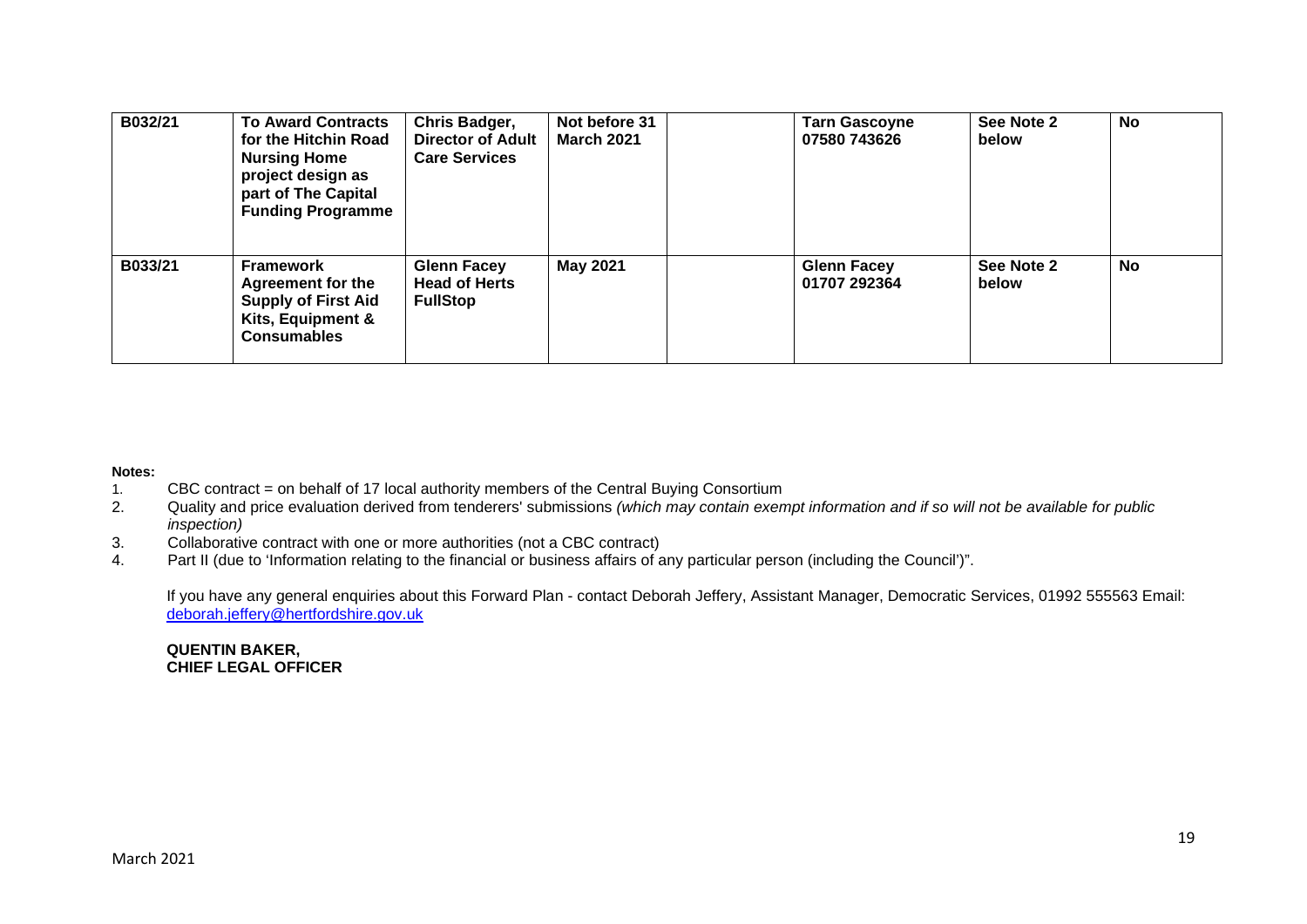

## **HERTFORDSHIRE COUNTY COUNCIL**

**FORWARD PLAN Notice of (a) key and other decisions likely to be made on behalf of the County Council by Cabinet, (b) key decisions likely to be made on behalf of the County Council by Officers and (c) decisions on Traffic Regulation Orders likely to be made by Officers on behalf of the County Council in the period 1 April 2021 – 31 July 2021** 

# **Published: 2 March 2021**

[Note: Key decisions and other decisions due to be reached in February 2021 but not yet made remain listed (notice of these items was given in the Forward Plan issued on 1 January 2021)]

# **TRAFFIC REGULATION ORDERS**

| <b>Broxbourne</b>                                 |                                                              |
|---------------------------------------------------|--------------------------------------------------------------|
| Location                                          | <b>Proposed Restriction</b>                                  |
| Bryanstone Road, Waltham Cross                    | <b>Waiting Restrictions</b>                                  |
| Bell Lane, Broxbourne                             | <b>Waiting Restrictions</b>                                  |
| <b>East Herts</b>                                 |                                                              |
| Location                                          | <b>Proposed Restriction</b>                                  |
| Kiffin Road / Kitchener Road, Bishop's Stortford  | 20mph Speed Limit                                            |
| Allerthrop Road, Bishop's Stortford               | Road Humps                                                   |
| Wentworth Drive/Sunningdale, Bishop's Stortford   | <b>Waiting Restrictions</b>                                  |
| South Road/Saffron Meadwo, Standon                | <b>Waiting Restrictions</b>                                  |
| Anchor Street & Unnamed Roads, Bishop's Stortford | Waiting Restrictions, Prohibition of Driving, Prohibition of |
|                                                   | Turns, Goods Vehicle Loading Bay, Pedestrian Crossing,       |
|                                                   | Road Humps, 20mph Speed Limit                                |
| Marsh Lane, Ware                                  | <b>Waiting Restrictions, Parking Places</b>                  |
| A602 Watton-at-Stone Bypass                       | 50mph Speed Limit                                            |
| Maidenhead Street, Hertford                       | <b>Restricted Zone</b>                                       |
| A120 Little Hadham Bypass                         | 40 & De-restricted mph Speed Limits, Cycle Track             |
| Various Roads, Sawbridgeworth                     | 20mph Speed Limit                                            |
| Railway Street, Hertford                          | <b>Waiting Restrictions</b>                                  |
| West Road, Sawbridgeworth                         | <b>Waiting Restrictions</b>                                  |
| Great Hadham Road, Bishop's Stortford             | <b>Waiting Restrictions, Parking Places</b>                  |
| London Road etc, Sawbridgeworth                   | <b>Waiting Restrictions</b>                                  |
| Beldams Lane, Bishop's Stortford                  | Road Humps                                                   |
| Bullfields, Sawbridgeworth                        | <b>Waiting Restrictions</b>                                  |
| Riverside Walk, Bishop's Stortford                | Restricted Zone, Pedestrian Zone                             |
| Fairway, Sawbridgeworth                           | <b>Waiting Restrictions</b>                                  |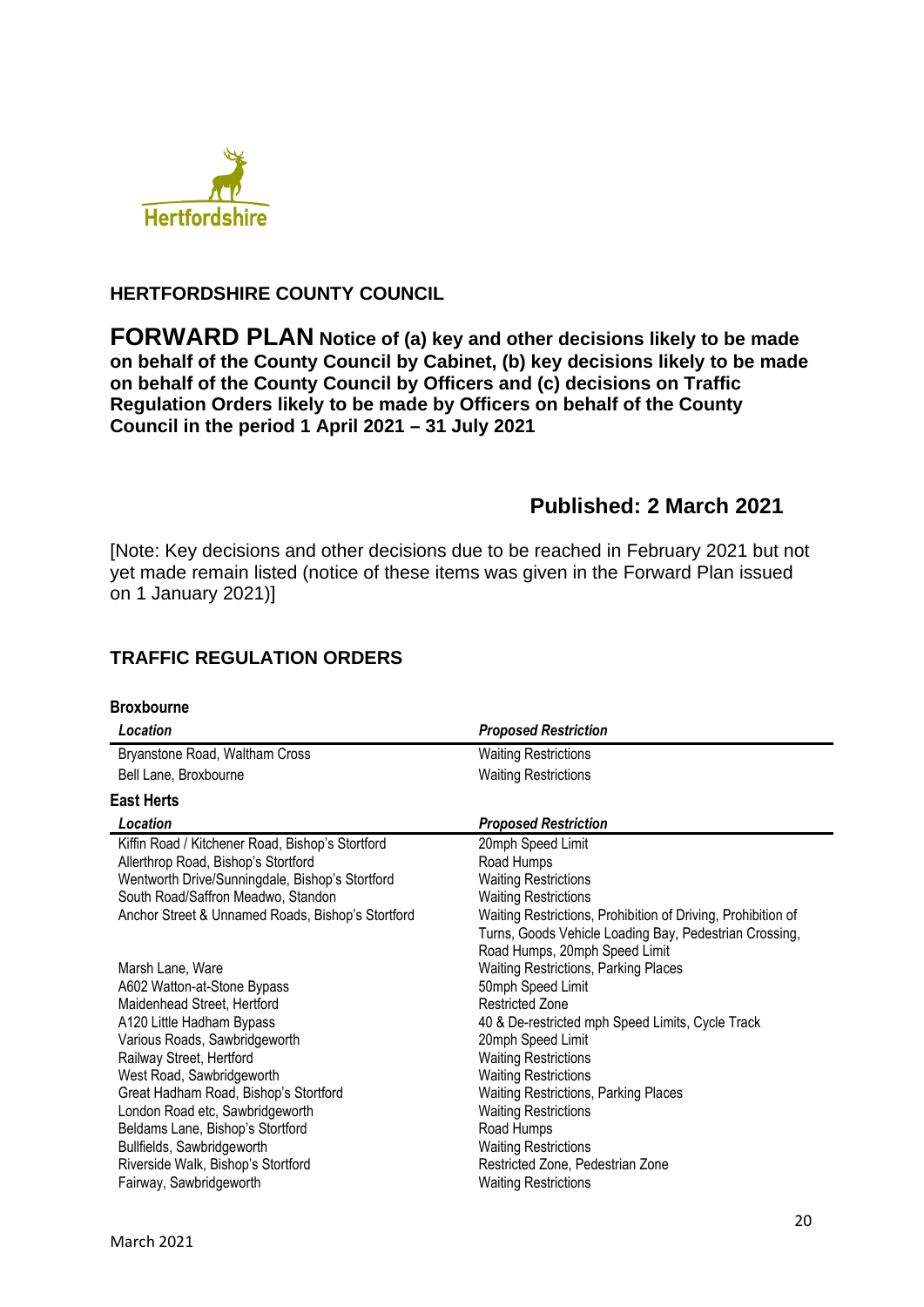London Road, Crouch Gardens etc, Buntingford 20mph Speed Limit Zone Thieves Lane, Hertford<br>
Thieves Lane / The Ridgeway, Hertford<br>
Thieves Lane / The Ridgeway, Hertford<br>
Thieves Lane / The Ridgeway, Hertford<br>
Thieves Lane / The Ridgeway, Hertford Thieves Lane / The Ridgeway, Hertford North Road, Hertford **Waiting Restrictions** 

### **Dacorum**

Dundale Road, Tring **National Contract Contract Contract Contract Contract Contract Contract Contract Contract Contract Contract Contract Contract Contract Contract Contract Contract Contract Contract Contract Contract Con** Wingrave Road / Sutton Close, Tring Waiting Restrictions New Mill Terrace / Pheasant Close etc, Tring Waiting Restrictions<br>Silk Mill Way / Adams Way, Tring Waiting Restrictions Silk Mill Way / Adams Way, Tring Waiting Restrictions<br>
London Road / Nash Mills, Hemel Hempstead/Tring Waiting Restrictions London Road / Nash Mills, Hemel Hempstead/Tring Water Gardens, Hemel Hempstead Waiting Restrictions, One Way, Road Humps

#### **St. Albans**

Harpenden Lane, Redbourn<br>
Lower Luton Road, Wheathampstead<br>
Prohibition of Turns Lower Luton Road, Wheathampstead

#### **Welwyn Hatfield**

Bridgefields, Welwyn Garden City Waiting Restrictions Boundary Lane/Elliott Close, Welwyn Waiting Restrictions Appletree Way, Welwyn Garden City<br>
Great & Little Gannett, Welwyn Garden City<br>
Experimental Waiting Restrictions Great & Little Gannett, Welwyn Garden City Bessemer Road, Welwyn Gardent City **Road Humps** Lemsford Lane, Welwyn Garden City Waiting Restrictions

#### **North Herts**

| Location                                       | <b>Proposed Restriction</b>              |
|------------------------------------------------|------------------------------------------|
| Various Roads, Letchworth                      | <b>Experimental Waiting Restrictions</b> |
| A505 Royston Bypass                            | 50mph Speed Limit                        |
| Baldock Road, Royston                          | 50mph Speed Limit                        |
| Norton Way South etc, Letchworth               | Waiting Restrictions, Road Humps         |
| Holwell Road, Pirton                           | 30mph Speed Limit                        |
| Cranborne Avenue/The Ridgeway, Hitchin         | <b>Waiting Restrictions</b>              |
| Wymondley Road, Hitchin                        | <b>Waiting Restrictions</b>              |
| Various Roads, Baldock, Royston and Letchworth | Waiting Restrictions, School Keep Clear  |
| Silver Street, Ashwell                         | <b>Waiting Restrictions</b>              |
|                                                |                                          |

#### **Stevenage**

| Location                               | <b>Proposed Restriction</b>                                                         |
|----------------------------------------|-------------------------------------------------------------------------------------|
| Webb Rise, Stevenage                   | Waiting Restrictions, Road Humps                                                    |
| A602 Lytton Way, Stevenage Bus Station | Prohibition of Entry, Bus Lane, Waiting Restrictions,<br><b>Pedestrian Crossing</b> |
| Hertsmere                              |                                                                                     |
|                                        |                                                                                     |

| Location                                    | <b>Proposed Restriction</b>          |
|---------------------------------------------|--------------------------------------|
| Bushey Hall Road, Bushey                    | <b>Waiting Restrictions</b>          |
| BOATs Aldenham 79 & Elstreet/Borehamwood 60 | <b>Prohibition of Motor Vehicles</b> |
| Windmill Street/Aspen Place, Bushey Heath   | <b>Waiting Restrictions</b>          |
| <b>Three Rivers</b>                         |                                      |

| Location             | <b>Proposed Restriction</b>                    |
|----------------------|------------------------------------------------|
| South Oxhey Phase 2c | Waiting Restriction, Goods Vehicle Loading Bay |

#### *Location Proposed Restriction*

Breakspear Way, Hemel Hempstead Waiting Restrictions, 50mph Speed Limit, Pedestrian **Crossing** Buncefield Lane, Hemel Hempstead Prohibition of Driving, Prohibition of Turns except Pedal Cycles

#### *Location Proposed Restriction*

High Street, Wheathampstead Goods Vehicle Loading Bay, Parking Places

### *Location Proposed Restriction*